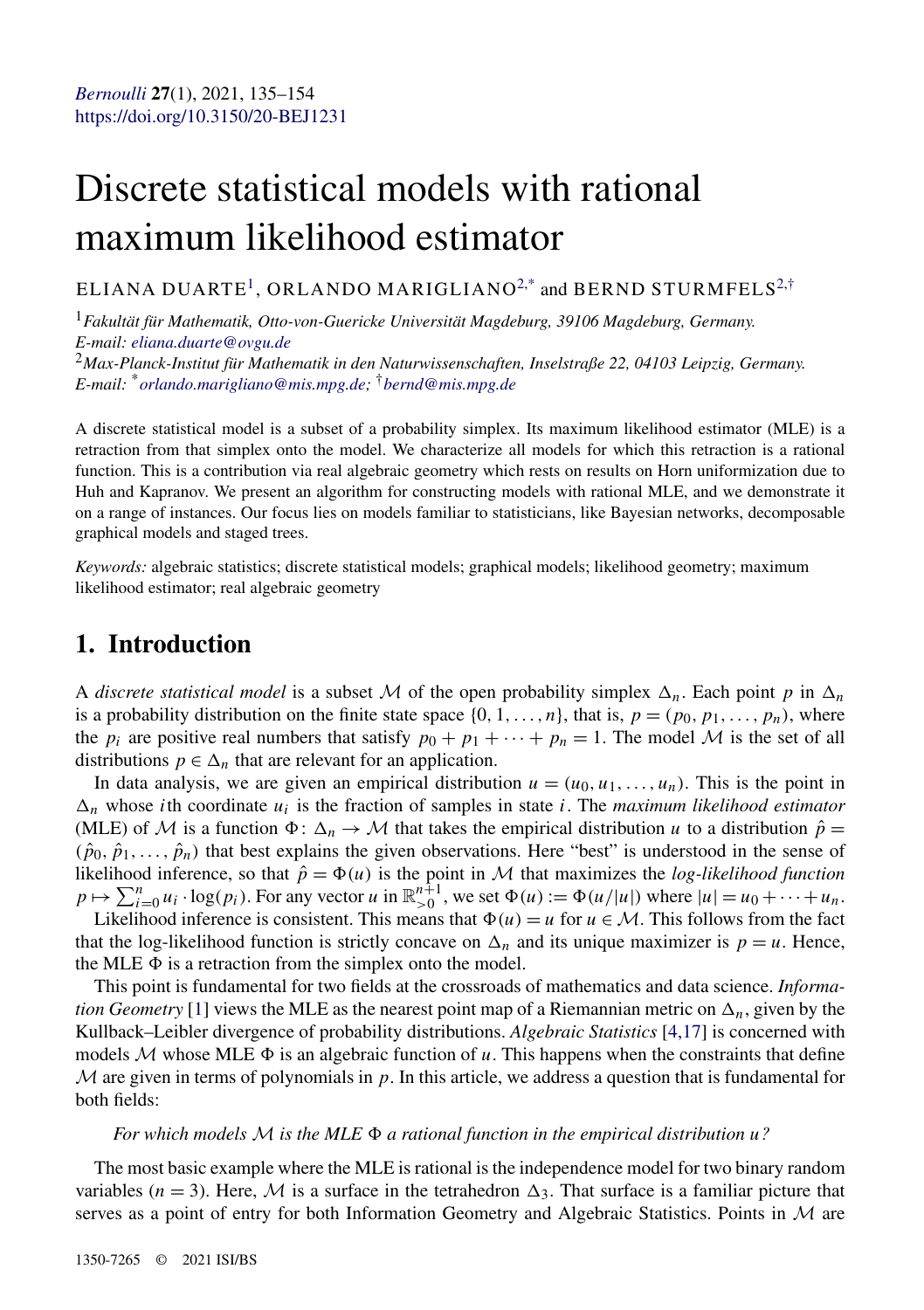positive rank one  $2 \times 2$  matrices  $\begin{bmatrix} p_0 & p_1 \\ p_2 & p_3 \end{bmatrix}$  whose entries sum to one. The data takes the form of a nonnegative integer  $2 \times 2$  matrix *u* of counts of observed frequencies. Hence  $|u| = u_0 + u_1 + u_2 + u_3$  is the sample size, and  $u/|u|$  is the empirical distribution. The MLE  $\hat{p} = \Phi(u)$  is evaluated by multiplying the row and column sums of *u*:

$$
\hat{p}_0 = \frac{(u_0 + u_1)(u_0 + u_2)}{|u|^2}, \qquad \hat{p}_1 = \frac{(u_0 + u_1)(u_1 + u_3)}{|u|^2},
$$

$$
\hat{p}_2 = \frac{(u_2 + u_3)(u_0 + u_2)}{|u|^2}, \qquad \hat{p}_3 = \frac{(u_2 + u_3)(u_1 + u_3)}{|u|^2}.
$$

These four expressions are rational, homogeneous of degree zero and their sum is equal to 1. See [\[10\]](#page-18-0), Example 2, for a discussion of these formulas from our present perspective.

The surface  $M$  belongs to the class of graphical models [\[14\]](#page-19-0). Fix an undirected graph  $G$  whose nodes represent random variables with finitely many states. The undirected graphical model  $\mathcal{M}_G$  is a subset of  $\Delta_n$ , where  $n+1$  is the number of states in the joint distribution. The graphical model  $\mathcal{M}_G$  is *decomposable* if and only if the graph *G* is chordal. Each coordinate  $\hat{p}_i$  of its MLE is an alternating product of linear forms given by maximal cliques and minimal separators of *G*. A similar formula exists for directed graphical models, which are also known as Bayesian networks.

In both cases, the coordinates of the MLE are not only rational functions, but even alternating products of linear forms in  $u = (u_0, u_1, \ldots, u_n)$ . This is no coincidence. Huh [\[10\]](#page-18-0) proved that if  $\Phi$  is a rational function then each of its coordinates is an alternating product of linear forms, with numerator and denominator of the same degree. Huh further showed that this alternating product must take a very specific shape. That shape was discovered by Kapranov [\[12\]](#page-18-0), who named it the *Horn uniformization*. The results by Kapranov and Huh are valid for arbitrary complex algebraic varieties. They make no reference to a context where the coordinates are real, positive and add up to 1.

The present paper makes the leap from complex varieties back to statistical models. Building on the remarkable constructions by Kapranov and Huh, we here work in the setting of real algebraic geometry that is required for statistical applications. Our main result (Theorem [1\)](#page-2-0) characterizes all models  $\mathcal M$  in  $\Delta_n$  whose MLE is a rational function. It is stated in Section 2 and all its ingredients are presented in a self-contained manner.

In Section [3,](#page-7-0) we examine models with rational MLE that are familiar to statisticians, such as decomposable graphical models and Bayesian networks. Our focus lies on *staged tree models*, a far-reaching generalization of discrete Bayesian networks, described in the book by Collazo, Görgen and Smith [\[3\]](#page-18-0). We explain how our main result applies to these models. The proof of Theorem [1](#page-2-0) is presented in Section [4.](#page-12-0) This is the technical heart of our paper, building on the likelihood geometry of [\[11\]](#page-18-0), §3. We also discuss the connection to toric geometry and geometric modeling developed by Clarke and Cox [\[2\]](#page-18-0). In Section [5,](#page-15-0) we present our algorithm for constructing models with rational MLE, and we discuss its implementation and some experiments. The input is an integer matrix representing a toric variety, and the output is a list of models derived from that matrix. Our results suggest that only a very small fraction of Huh's varieties in [\[10\]](#page-18-0) are statistical models.

#### **2. How to be rational**

Let M be a discrete statistical model in the open simplex  $\Delta_n$  that has a well-defined maximum likelihood estimator  $\Phi : \Delta_n \to M$ . We also write  $\Phi : \mathbb{R}_{>0}^{n+1} \to M$  for the induced map  $u \mapsto \Phi(u/|u|)$  on positive vectors. If the  $n + 1$  coordinates of  $\Phi$  are rational functions in *u*, then we say that M has *rational MLE*. The following is our main result.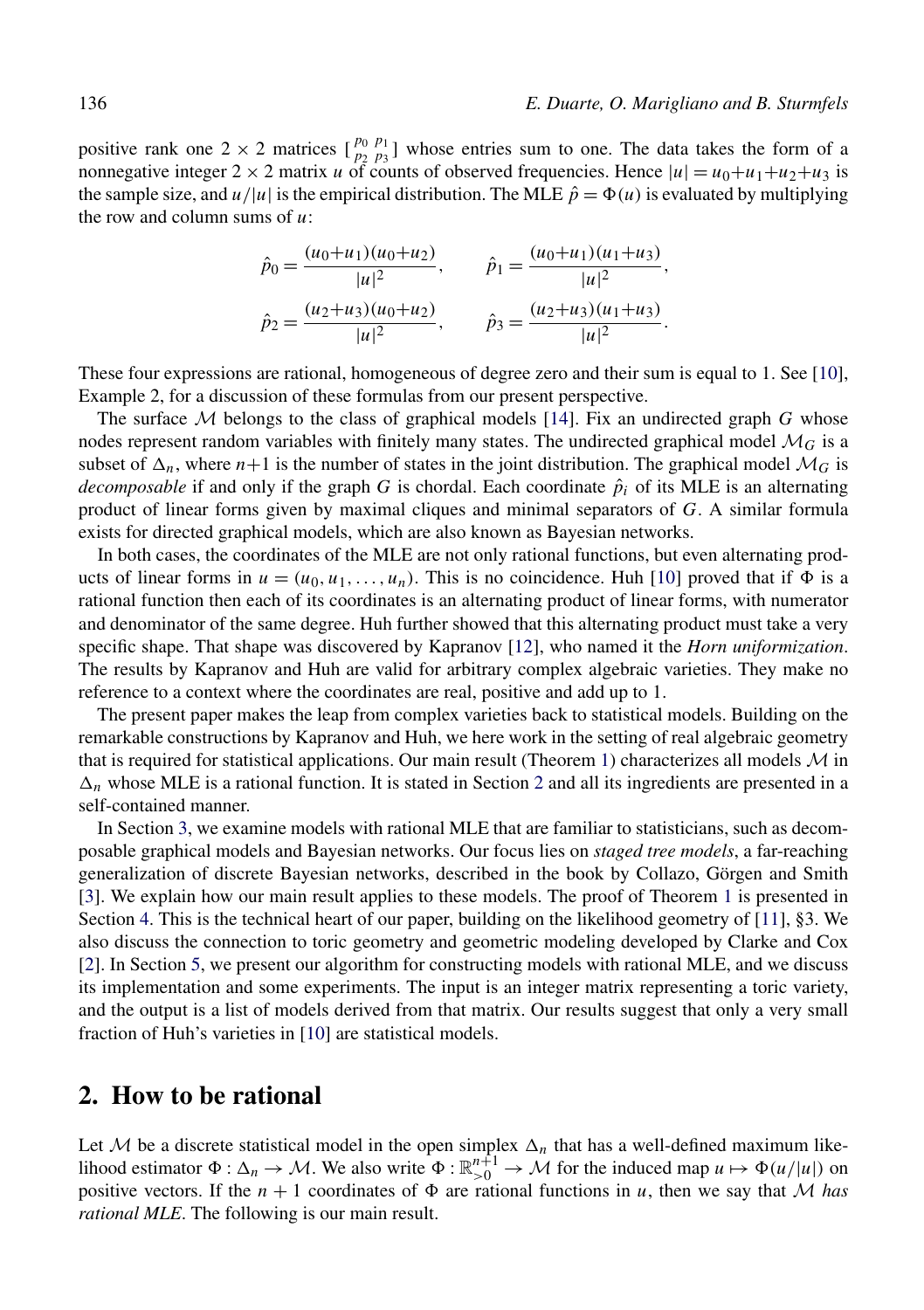<span id="page-2-0"></span>**Theorem 1.** *The following are equivalent for the statistical model M with MLE*  $\Phi$ *:* 

- (1) *The model* M *has* rational MLE.
- (2) *There exists a* Horn pair  $(H, \lambda)$  *such that* M *is the image of the Horn map*

$$
\varphi_{(H,\lambda)}:\mathbb{R}_{>0}^{n+1}\to\mathbb{R}_{>0}^{n+1}.
$$

(3) *There exists a* discriminantal triple  $(A, \Delta, \mathbf{m})$  *such that*  $M$  *is the image under the monomial map*  $\phi_{(\Delta, \mathbf{m})}$  *of precisely one orthant* [\(9\)](#page-5-0) *of the dual toric variety*  $Y_A^*$ .

*The MLE of the model satisfies the following relation on the open orthant*  $\mathbb{R}^{n+1}_{>0}$ :

$$
\Phi = \varphi_{(H,\lambda)} = \phi_{(\Delta,\mathbf{m})} \circ H. \tag{1}
$$

*.*

This theorem matters for statistics because it reveals when a model has an MLE of the simplest possible closed form. Property (2) says that the polynomials appearing in the numerators and denominators of the rational formulas must factor into linear forms with positive coefficients. Property (3) offers a recipe, based on toric geometry, for explicitly constructing such models. The advance over [\[10\]](#page-18-0) is that Theorem 1 deals with positive real numbers. It hence furnishes the definitive solution in the case of applied interest.

The goal of this section is to define all the terms seen in parts (2) and (3) of Theorem 1.

**Example 2.** We first discuss Theorem 1 for a simple experiment: *Flip a biased coin. If it shows heads, flip it again*. This is the model with  $n = 2$  given by the tree diagram below. The model  $M$  is a curve in



the probability triangle  $\Delta_2$ . The tree shows its parametrization

$$
\Delta_1 \to \Delta_2
$$
,  $(s_0, s_1) \mapsto (s_0^2, s_0 s_1, s_1)$  where  $s_0, s_1 > 0$  and  $s_0 + s_1 = 1$ .

The implicit representation of the curve M is the equation  $p_0p_2 - (p_0 + p_1)p_1 = 0$ . Let  $(u_0, u_1, u_2)$  be the counts from repeated experiments. A total of  $2u_0 + 2u_1 + u_2$  coin tosses were made. We estimate the parameters as the empirical frequency of heads, respectively, tails:

$$
\hat{s}_0 = \frac{2u_0 + u_1}{2u_0 + 2u_1 + u_2} \quad \text{and} \quad \hat{s}_1 = \frac{u_1 + u_2}{2u_0 + 2u_1 + u_2}
$$

The MLE is the retraction from the triangle  $\Delta_2$  to the curve M given by the formula

$$
\Phi(u_0, u_1, u_2) = (\hat{s}_0^2, \hat{s}_0 \hat{s}_1, \hat{s}_1) = \left(\frac{(2u_0 + u_1)^2}{(2u_0 + 2u_1 + u_2)^2}, \frac{(2u_0 + u_1)(u_1 + u_2)}{(2u_0 + 2u_1 + u_2)^2}, \frac{u_1 + u_2}{2u_0 + 2u_1 + u_2}\right).
$$

Hence  $M$  has rational MLE. We see that the Horn pair from part (2) in Theorem 1 has

$$
H = \begin{pmatrix} 2 & 1 & 0 \\ 0 & 1 & 1 \\ -2 & -2 & -1 \end{pmatrix} \text{ and } \lambda = (1, 1, -1).
$$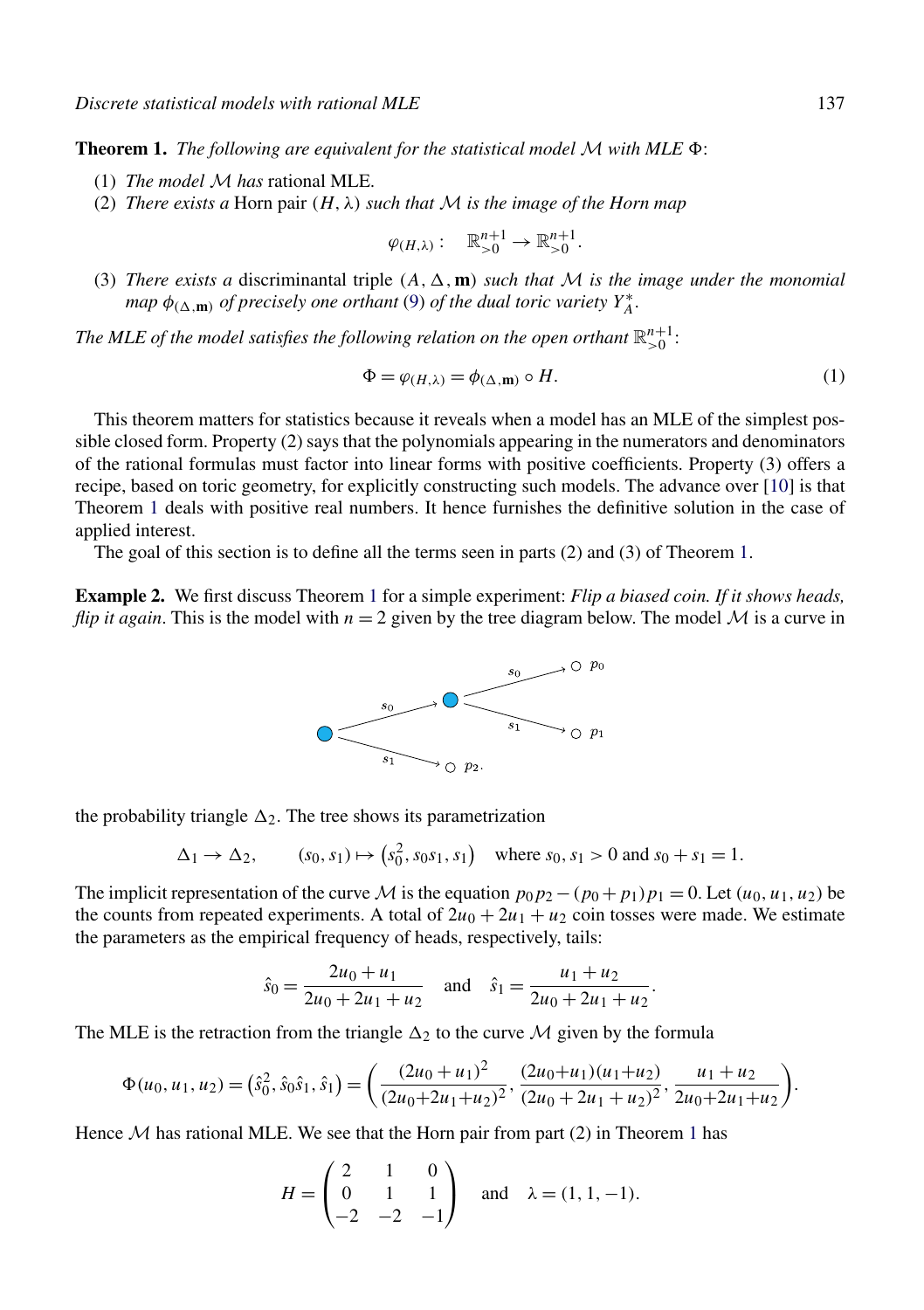<span id="page-3-0"></span>We next exhibit the discriminantal triple  $(A, \Delta, \mathbf{m})$  in part (3) of Theorem [1.](#page-2-0) The matrix  $A = (1 \ 1 \ 1)$ gives a basis of the left kernel of *H*. The second entry is the polynomial

$$
\Delta = x_3^2 - x_1^2 - x_1 x_2 + x_2 x_3 = (x_3 - x_1)(x_1 + x_2 + x_3). \tag{2}
$$

The third entry marks the leading term  $\mathbf{m} = x_3^2$ . These data define the monomial map

$$
\phi_{(\Delta,\mathbf{m})}: \quad (x_1, x_2, x_3) \mapsto \left(\frac{x_1^2}{x_3^2}, \frac{x_1 x_2}{x_3^2}, -\frac{x_2}{x_3}\right).
$$

The toric variety of the matrix *A* is the point  $Y_A = \{(1 : 1 : 1)\}$  in  $\mathbb{P}^2$ . Our polynomial  $\Delta$  vanishes on the line  $Y_A^* = \{x_1 + x_2 + x_3 = 0\}$  that is dual to  $Y_A$ . The relevant orthant is the open line segment  $Y_{A,\sigma}^* := \{(x_1 : x_2 : x_3) \in Y_A^* : x_1, x_2 > 0 \text{ and } x_3 < 0\}.$  $Y_{A,\sigma}^* := \{(x_1 : x_2 : x_3) \in Y_A^* : x_1, x_2 > 0 \text{ and } x_3 < 0\}.$  $Y_{A,\sigma}^* := \{(x_1 : x_2 : x_3) \in Y_A^* : x_1, x_2 > 0 \text{ and } x_3 < 0\}.$  Part (3) in Theorem 1 says that M is the image of  $Y_{A,\sigma}^*$  under  $\phi_{(\Delta,\mathbf{m})}$ . The MLE is  $\Phi = \phi_{(\Delta,\mathbf{m})} \circ H$ .

We now come to the definitions needed for Theorem [1.](#page-2-0) Let  $H = (h_{ij})$  be an  $m \times (n+1)$  integer matrix whose columns sum to zero, that is,  $\sum_{i=1}^{m} h_{ij} = 0$  for  $j = 0, ..., n$ . We call such a matrix a *Horn matrix* and denote its columns by  $h_0, h_1, \ldots, h_n$ . The following alternating products of linear forms are rational functions of degree zero:

$$
(Hu)^{h_j} := \prod_{i=1}^m (h_{i0}u_0 + h_{i1}u_1 + \dots + h_{in}u_n)^{h_{ij}} \quad \text{for } j = 0, 1, \dots, n.
$$

We use the notation  $v^h := \prod_i v_i^{h_i}$  for two vectors *v*, *h* of the same size. The Horn matrix *H* is *friendly* if there exists a real vector  $\lambda = (\lambda_0, \dots, \lambda_n)$  with  $\lambda_i \neq 0$  for all *i* such that the following identity holds in the rational function field  $\mathbb{R}(u_0, u_1, \ldots, u_n)$ :

$$
\lambda_0(Hu)^{h_0} + \lambda_1(Hu)^{h_1} + \dots + \lambda_n(Hu)^{h_n} = 1.
$$
 (3)

If this holds, then we call  $(H, \lambda)$  a *friendly pair*, and we consider the rational function

$$
\mathbb{R}^{n+1}\to\mathbb{R}^{n+1},\qquad u\mapsto (\lambda_0(Hu)^{h_0},\lambda_1(Hu)^{h_1},\ldots,\lambda_n(Hu)^{h_n}).\tag{4}
$$

The friendly pair  $(H, \lambda)$  is called a *Horn pair* if the function (4) is defined for all positive vectors, and it maps these to positive vectors. If these conditions hold, then we write  $\varphi_{(H,\lambda)} : \mathbb{R}_{>0}^{n+1} \to \mathbb{R}_{>0}^{n+1}$  for the restriction of (4) to the positive orthant. We call  $\varphi_{(H,\lambda)}$  the *Horn map* associated to the Horn pair *(H,λ)*.

The difference between our Horn pairs and the more general pairs considered by Huh in [\[10\]](#page-18-0) is the positivity condition we just introduced, along with the "friendliness" condition. These conditions guarantee that the image of the Horn map lies in the probability simplex, which is necessary for its interpretation as a statistical model. They also imply special properties for the Horn pair; see Proposi-tions [22](#page-14-0) and [23](#page-14-0) in Section [4.](#page-12-0) The examples in Section [5](#page-15-0) show that only a fraction of Huh's pairs  $(H, \lambda)$ are Horn pairs.

Different Horn pairs may give rise to the same Horn map. For example, the Horn pair

$$
H' = \begin{pmatrix} 0 & 2 & 2 \\ 2 & 1 & 0 \\ 0 & -1 & -1 \\ -2 & -2 & -1 \end{pmatrix} \text{ and } \lambda' = \left(1, -\frac{1}{4}, \frac{1}{4}\right)
$$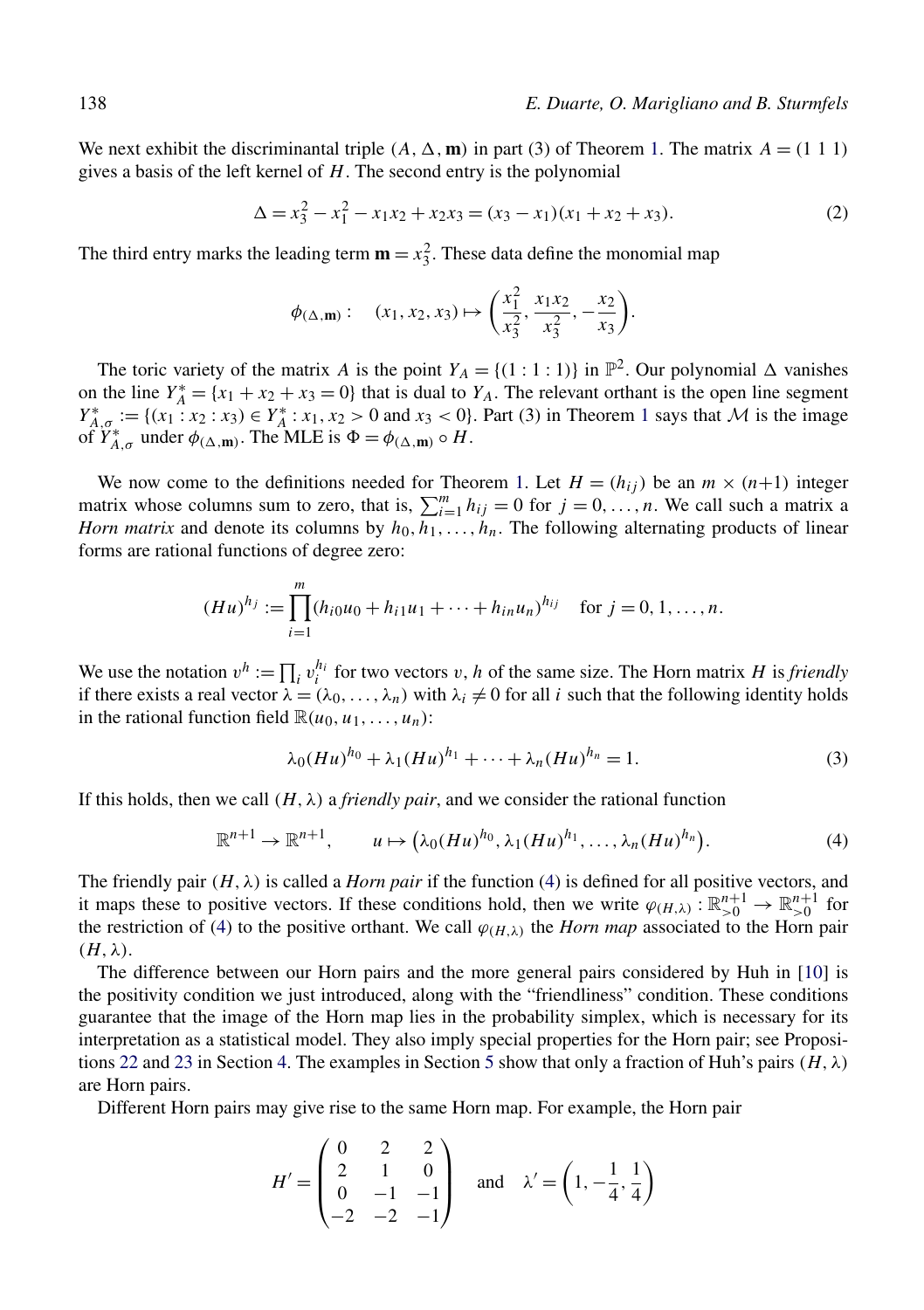<span id="page-4-0"></span>also gives the map in Example [2.](#page-2-0) This is because the first and third rows of  $H'$  are collinear, causing the cancellation of linear factors in the Horn map. Following [\[2\]](#page-18-0), a Horn pair  $(H, \lambda)$  is *minimal* if the matrix *H* has no zero rows and no pair of collinear rows.

**Lemma 3.** Let  $(H', \lambda')$  be a Horn pair arising from the Horn pair  $(H, \lambda)$  by replacing two collinear *rows*  $r_k$  *and*  $r_\ell$  *in H such that*  $r_\ell = \mu r_k$  *with their sum*  $r_k + r_\ell$  *and setting* 

$$
\lambda'_{j} = \frac{\lambda_{j} \mu^{\mu \cdot h_{kj}}}{(1 + \mu)^{(1 + \mu) h_{kj}}} \quad \text{for all } j = 0, \dots, n.
$$

*Then the Horn maps*  $\varphi_{(H',\lambda')}$  *and*  $\varphi_{(H,\lambda)}$  *are equal.* 

**Proof.** Let  $w_k$  and  $w_\ell$  be the linear forms associated to the rows  $r_k$  and  $r_\ell$ , respectively. Fix a column index *j*. We have  $w_{\ell} = \mu w_k$  and  $h_{\ell j} = \mu h_{k j}$ . The factors of the *j*th coordinates of the Horn maps  $\varphi_{(H,\lambda)}$  and  $\varphi_{(H',\lambda')}$  that have changed after the operation are  $\lambda_j w_k^{b_{kj}} w_\ell^{b_{\ell j}} = \lambda_j \mu^{\mu \cdot h_{kj}} w_k^{(1+\mu)h_{kj}}$ *k* for  $(H, \lambda)$  and  $\lambda'_j (w_k + w_\ell)^{(1 + \mu)h_{kj}} = \lambda'_j (1 + \mu)^{(1 + \mu)h_{kj}} w_k^{(1 + \mu)h_{kj}}$  for  $(H', \lambda')$ . Equating these two gives the desired formula.  $\Box$ 

Every Horn map is represented by a unique minimal Horn pair. This follows by unique factorization; see also [\[2\]](#page-18-0), Proposition 6.11. To make a Horn pair minimal, while retaining the Horn map, we can use Lemma 3 repeatedly, deleting zero rows as they appear.

**Example 4.** We illustrate the equivalence of ([1](#page-2-0)) and (2) in Theorem 1 for the model described in [\[11\]](#page-18-0), Example 3.11. Here,  $n = 3$  and  $m = 4$  and the Horn matrix equals

$$
H = \begin{pmatrix} -1 & -1 & -2 & -2 \\ 1 & 0 & 3 & 2 \\ 1 & 3 & 0 & 2 \\ -1 & -2 & -1 & -2 \end{pmatrix}.
$$
 (5)

This Horn matrix is friendly because the following vector satisfies the identity [\(3\)](#page-3-0):

$$
\lambda = (\lambda_0, \lambda_1, \lambda_2, \lambda_3) = \left(\frac{2}{3}, -\frac{4}{27}, -\frac{4}{27}, \frac{1}{27}\right). \tag{6}
$$

The pair  $(H, \lambda)$  is a Horn pair, with associated Horn map

$$
\varphi_{(H,\lambda)}: \mathbb{R}_{>0}^{4} \to \mathbb{R}_{>0}^{4},
$$
\n
$$
\begin{pmatrix}\n u_{0} \\
u_{1} \\
u_{2} \\
u_{3}\n\end{pmatrix} \mapsto \begin{pmatrix}\n 2(u_{0} + 3u_{2} + 2u_{3})(u_{0} + 3u_{1} + 2u_{3}) \\
3(u_{0} + u_{1} + 2u_{2} + 2u_{3})(u_{0} + 2u_{1} + u_{2} + 2u_{3}) \\
4(u_{0} + 3u_{1} + 2u_{3})^{3} \\
27(u_{0} + u_{1} + 2u_{2} + 2u_{3})(u_{0} + 2u_{1} + u_{2} + 2u_{3})^{2} \\
4(u_{0} + 3u_{2} + 2u_{3})^{3} \\
4(u_{0} + 3u_{2} + 2u_{3})^{2}(u_{0} + 2u_{1} + u_{2} + 2u_{3}) \\
(u_{0} + 3u_{2} + 2u_{3})^{2}(u_{0} + 3u_{1} + 2u_{3})^{2}\n\end{pmatrix}.
$$
\n(7)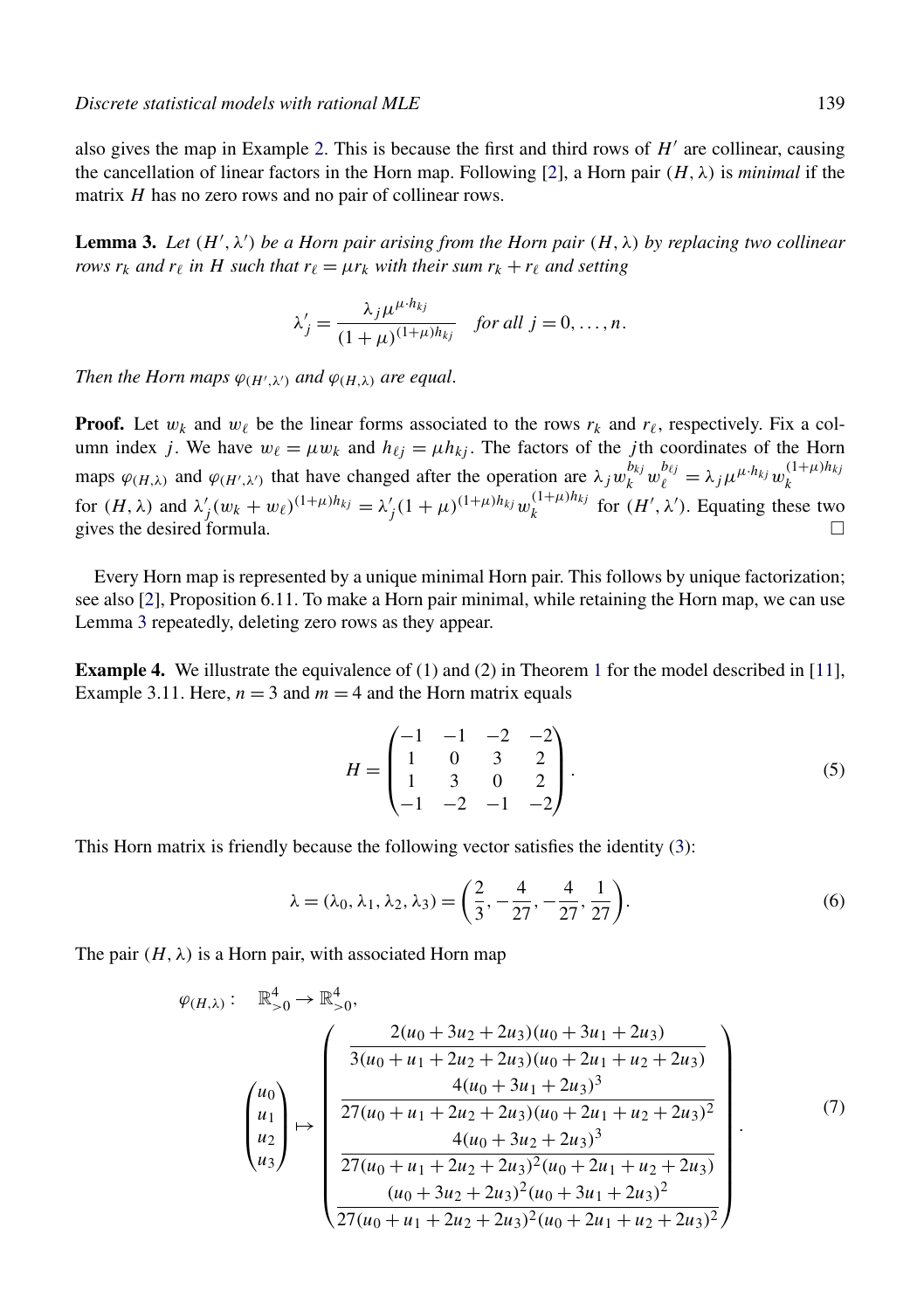<span id="page-5-0"></span>Indeed, this rational function takes positive vectors to positive vectors. The image of the map  $\varphi_{(H,\lambda)}$  is a subset M of the tetrahedron  $\Delta_3 = \{p \in \mathbb{R}^4_{>0} : p_0 + p_1 + p_2 + p_3 = 1\}$ . We regard the subset M as a discrete statistical model on the state space  $\{0, 1, 2, 3\}$ . The model M is the curve of degree 4 inside  $\Delta_3$  defined by the two quadratic equations

$$
9p_1p_2 - 8p_0p_3 = p_0^2 - 12p_3 = 0.
$$

As in [\[11\]](#page-18-0), Example 3.11, one verifies that M has rational MLE, namely  $\Phi = \varphi_{(H,\lambda)}$ .

We next define all the terms used in part (3) of Theorem [1.](#page-2-0) Fix a matrix  $A = (a_{ij}) \in \mathbb{Z}^{r \times m}$  of rank *r* that has the vector  $(1, \ldots, 1)$  $(1, \ldots, 1)$  $(1, \ldots, 1)$  in its row span. The connection to part  $(2)$  of Theorem 1 will be that the rows of *A* span the left kernel of *H*. We identify the columns of *A* with Laurent monomials in *r* unknowns  $t_1, \ldots, t_r$ . The associated monomial map is

$$
\gamma_A: (\mathbb{R}^*)^r \to \mathbb{R}\mathbb{P}^{m-1}, \qquad (t_1, \ldots, t_r) \mapsto \left( \prod_{i=1}^r t_i^{a_{i1}} : \prod_{i=1}^r t_i^{a_{i2}} : \cdots : \prod_{i=1}^r t_i^{a_{im}} \right).
$$
 (8)

Here,  $\mathbb{R}^* = \mathbb{R} \setminus \{0\}$  and  $\mathbb{R} \mathbb{P}^{m-1}$  denotes the real projective space of dimension  $m - 1$ . Let  $Y_A$  be the closure of the image of  $\gamma_A$ . This is the projective toric variety given by *A*.

Every point  $x = (x_1 : \cdots : x_m)$  in the dual projective space  $(\mathbb{R} \mathbb{P}^{m-1})^{\vee}$  corresponds to a hyperplane *H<sub>x</sub>* in  $\mathbb{R}P^{m-1}$ . The *dual variety Y<sub>A</sub>*<sup>\*</sup> to the toric variety *Y<sub>A</sub>* is the closure of

$$
\{x \in (\mathbb{R}\mathbb{P}^{m-1})^{\vee} \mid \gamma_A^{-1}(H_x \cap Y_A) \text{ is singular}\}.
$$

Here, the term *singular* means that the variety  $\gamma_A^{-1}(H_x \cap Y_A)$  has a singular point in  $(\mathbb{R}^*)^r$ . A general point *x* in  $Y_A^*$  hence corresponds to a hyperplane  $H_x$  that is tangent to the toric variety  $Y_A$  at a point *γA(t)* with nonzero coordinates. We identify sign vectors  $\sigma \in \{-1, +1\}^m$  with orthants in  $\mathbb{R}^m$ . These map in a 2-to-1 manner to orthants in  $\mathbb{R}\mathbb{P}^{m-1}$ . If we intersect them with  $Y_A^*$ , then we get the *orthants* of the dual toric variety:

$$
Y_{A,\sigma}^{*} = \{ x \in Y_A^{*} : \sigma_i \cdot x_i > 0 \text{ for } i = 1, 2, ..., m \} \subset \mathbb{R} \mathbb{P}^{m-1}.
$$
 (9)

One of these is the distinguished orthant in Theorem [1,](#page-2-0) part (3).

**Example 5.** Fix  $m = 4$  and  $r = 2$ . The following matrix has  $(1, 1, 1, 1)$  in its row span:

$$
A = \begin{pmatrix} 3 & 2 & 1 & 0 \\ 0 & 1 & 2 & 3 \end{pmatrix}.
$$
 (10)

As in [\[11\]](#page-18-0), Example 3.9, the toric variety of *A* is the *twisted cubic curve* in 3-space:

$$
Y_A = \overline{\{(t_1^3 : t_1^2t_2 : t_1t_2^2 : t_2^3) \in \mathbb{RP}^3 : t_1, t_2 \in \mathbb{R}^*\}}.
$$

The dual toric variety  $Y_A^*$  is a surface in  $(\mathbb{RP}^3)^\vee$ . Its points *x* represent planes in  $\mathbb{RP}^3$  that are tangent to the curve *Y<sub>A</sub>*. Such a tangent plane corresponds to a cubic  $x_1t^3 + x_2t^2 + x_3t + x_4$  with a double root. Just as we recognize quadrics with a double root by the vanishing of the quadratic discriminant, a cubic with coefficients  $(x_1, x_2, x_3, x_4)$  has a double root if and only if the following discriminant vanishes:

$$
\Delta_A = \frac{27x_1^2x_4^2 - 18x_1x_2x_3x_4 + 4x_1x_3^3 + 4x_2^3x_4 - x_2^2x_3^2. \tag{11}
$$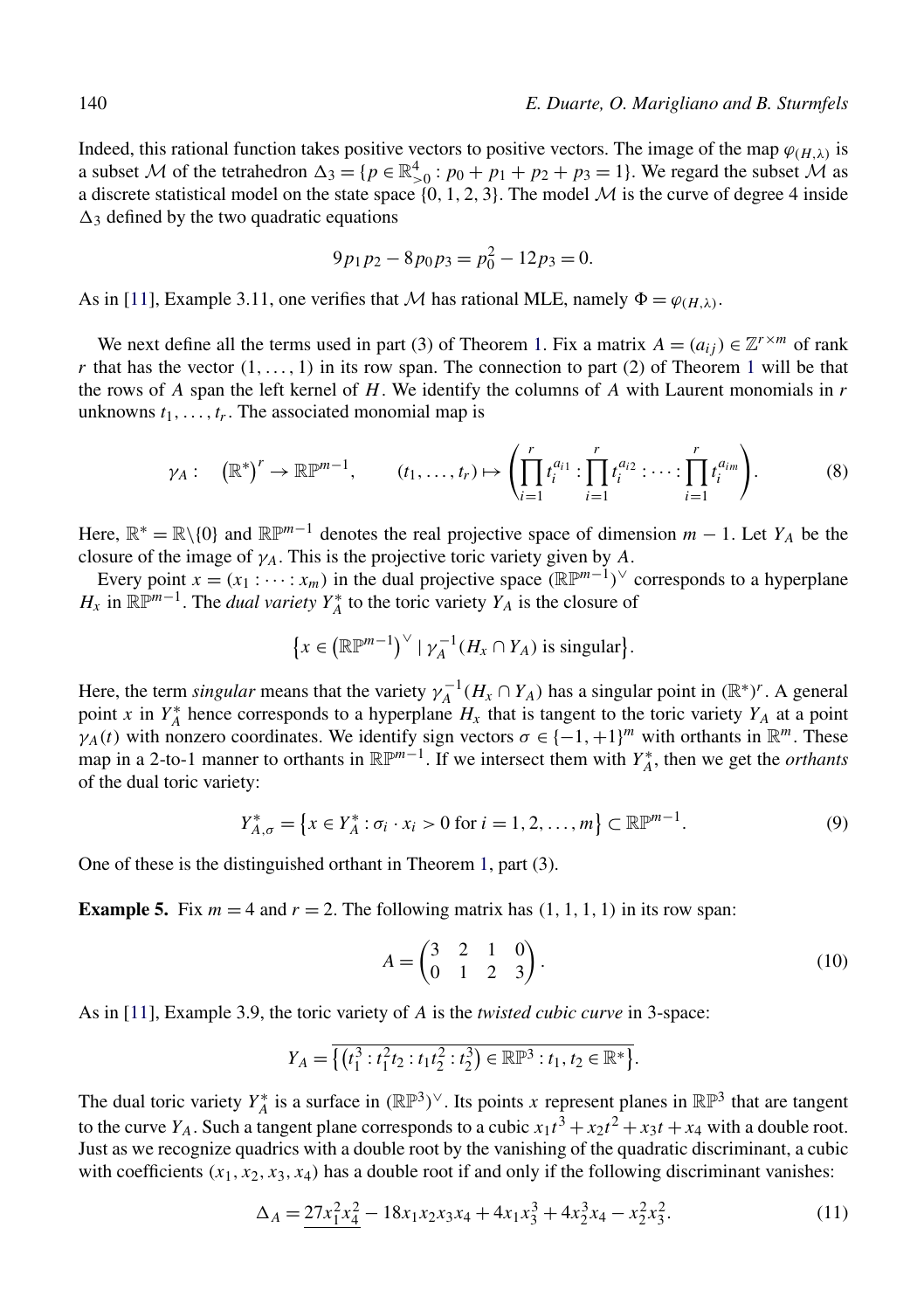<span id="page-6-0"></span>Hence,  $Y_A^*$  is the surface of degree 4 in  $(\mathbb{RP}^3)^\vee$  defined by  $\Delta_A$ . All eight orthants  $Y_{A,\sigma}^*$  are nonempty. The coefficient vectors of the following eight cubics lie on different orthants:

$$
(t+1)^2(t+3)
$$
,  $(t+5)^2(t-1)$ ,  $(t-1)^2(t+3)$ ,  $(t+5)^2(t-8)$ ,  
\n $(t-3)^2(t+1)$ ,  $(t-1)^2(t-3)$ ,  $(t-2)^2(t+3)$ ,  $(t+1)^2(t-3)$ .

For instance, the underlined cubic corresponds to the point  $x = (1, -1, -8, 12)$  in the orthant  $Y_{A,\sigma}^*$ associated with the sign vector  $\sigma = (+1, -1, -1, +1)$ .

Let  $\Delta$  be a homogeneous polynomial in *m* variables with  $n + 2$  monomials and **m** one of these monomials. There is a one-to-one correspondence between such pairs  $(\Delta, \mathbf{m})$  and pairs  $(H, \lambda)$  where *H* is a Horn matrix of size  $m \times (n + 1)$  and  $\lambda$  is a coefficient vector. Namely, for  $k = 0, \ldots, n$  write  $h_k^+$ , respectively,  $h_k^-$  for the positive, respectively, negative part of the column vector  $h_k$ , so that  $h_k =$  $h_k^+ - h_k^-$ . In addition, let max<sub>*k*</sub>( $h_k^-$ ) be the entrywise maximum of the  $h_k^-$ . We pass from pairs  $(H, \lambda)$ to pairs  $(\Delta, \mathbf{m})$  as follows:

$$
\mathbf{m} = x^{\max_k(h_k^-)} \quad \text{and} \quad \Delta = \mathbf{m} \cdot \left(1 - \sum_{k=0}^n \lambda_k x^{h_k}\right). \tag{12}
$$

For the converse, from pairs  $(\Delta, \mathbf{m})$  to pairs  $(H, \lambda)$ , we divide  $\Delta$  by **m** and use the same equations to determine the pair  $(H, \lambda)$ . Note that the polynomial  $\Delta$  being homogeneous and the matrix *H* being a Horn matrix are equivalent conditions using the equations (12). Given a pair  $(\Delta, \mathbf{m})$  with associated pair  $(H, \lambda)$ , we define the monomial map

$$
\phi_{(\Delta,\mathbf{m})}:\quad (\mathbb{R}^*)^m\to\mathbb{R}^{n+1},\qquad x\mapsto (\lambda_0x^{h_0},\lambda_1x^{h_1},\ldots,\lambda_nx^{h_n}).
$$

We now present the definition that is needed for part (3) of Theorem [1.](#page-2-0)

**Definition 6.** A *discriminantal triple*  $(A, \Delta, m)$  consists of

- 1. an  $r \times m$  integer matrix A of rank r having  $(1, 1, \ldots, 1)$  in its row span,
- 2. an *A*-homogeneous polynomial  $\triangle$  that vanishes on the dual toric variety  $Y_A^*$ ,
- 3. a distinguished term  $\mathbf m$  among those that occur in the polynomial  $\Delta$ ,

such that the pair  $(H, \lambda)$  associated to  $(\Delta, \mathbf{m})$  is a Horn pair. Here, the polynomial  $\Delta$  being A*homogeneous* means that  $Av = Aw$  for any two exponent vectors *v* and *w* of  $\Delta$ .

All definitions are now complete. We illustrate Definition 6 for our running example:

**Example 7.** Let *A* be the 2  $\times$  4 matrix in [\(10\)](#page-5-0),  $\Delta = \Delta_A$  its discriminant in [\(11\)](#page-5-0), and **m** =  $27x_1^2x_4^2$  the special term. Then  $(A, \Delta, \mathbf{m})$  is a discriminantal triple with associated sign vector  $\sigma = (+1, -1, -1, +1)$ . The orthant *Y*<sup>\*</sup><sub>*A,σ*</sub>, highlighted in Example [5,](#page-5-0) is a semialgebraic surface in *Y*<sup>\*</sup><sub>*A*</sub> ⊂  $\mathbb{RP}^3$ . This surface is mapped into the tetrahedron  $\Delta_3$  by

$$
\phi_{(\Delta,\mathbf{m})}: \quad (x_1, x_2, x_3, x_4) \mapsto \left(\frac{2}{3} \frac{x_2 x_3}{x_1 x_4}, -\frac{4}{27} \frac{x_3^3}{x_1 x_4^2}, -\frac{4}{27} \frac{x_2^3}{x_1^2 x_4}, \frac{1}{27} \frac{x_2^2 x_3^2}{x_1^2 x_4^2}\right). \tag{13}
$$

The image of this map is a curve in  $\Delta_3$ , namely the model M in Example [4.](#page-4-0) We verify [\(1\)](#page-2-0) by comparing [\(7\)](#page-4-0) with (13). The former is obtained from the latter by setting  $x = Hu$ .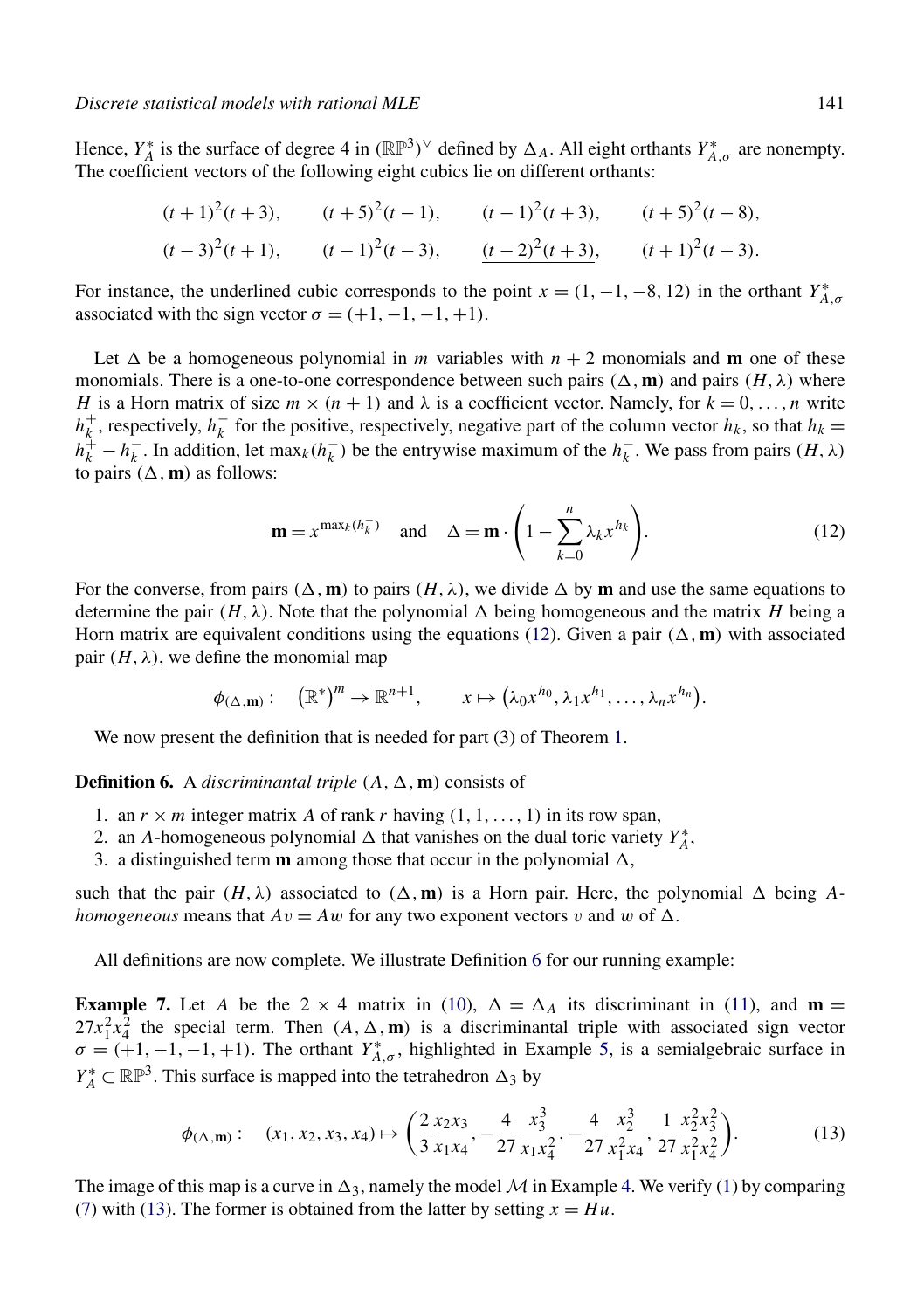#### <span id="page-7-0"></span>**3. Staged trees**

We consider contingency tables  $u = (u_{i_1 i_2 \cdots i_m})$  of format  $r_1 \times r_2 \times \cdots \times r_m$ . Following [\[4,14\]](#page-18-0), these represent joint distributions of discrete statistical models with  $n + 1 = r_1 r_2 \cdots r_m$  states. Namely, the contingency table *u* represents the probability distribution  $p := u/|u|$ . For any subset  $C \subset \{1, \ldots, m\}$ , one considers the marginal table  $u<sub>C</sub>$  that is obtained by summing out all indices not in *C*. The entries of the marginal table  $u_C$  are sums of entries in *u*. To obtain the entry  $u_{I,C}$  of  $u_C$  for any state  $I =$  $(i_1, i_2, \ldots, i_m)$ , we fix the indices of the states in *C* and sum over the indices not in *C*. For example, if  $m = 4, C = \{1, 3\}, I = (i, j, k, l)$ , then  $u_C$  is the  $r_1 \times r_3$  matrix with entries

$$
u_{I,C} = u_{i+k+1} = \sum_{j=1}^{r_2} \sum_{l=1}^{r_4} u_{ijkl}.
$$

Such linear forms are the basic building blocks for familiar models with rational MLE.

Consider an undirected graph *G* with vertex set {1*,...,m*} which is assumed to be *chordal*. The associated *decomposable graphical model*  $\mathcal{M}_G$  in  $\Delta_n$  has the rational MLE

$$
\hat{p}_I = \frac{\prod_C u_{I,C}}{\prod_S u_{I,S}},\tag{14}
$$

where the product in the numerator is over all maximal cliques *C* of *G*, and the product in the denominator is over all separators *S* in a junction tree for *G*. See [\[14\]](#page-19-0), §4.4.1. We shall regard *G* as a directed graph, with edge directions given by a perfect elimination ordering on the vertex set {1*,...,m*}. This turns  $\mathcal{M}_G$  into a Bayesian network. More generally, a *Bayesian network*  $\mathcal{M}_G$  is given by a directed acyclic graph *G*. We write pa(*j*) for the set of parents of the node *j*. The model  $\mathcal{M}_G$  in  $\Delta_n$  has the rational MLE

$$
\hat{p}_I = \prod_{j=1}^{m} \frac{u_{I, \text{pa}(j) \cup \{j\}}}{u_{I, \text{pa}(j)}}.
$$
\n(15)

If *G* comes from an undirected chordal graph, then (14) arises from (15) by cancellations.

**Example 8** ( $m = 4$ ). We revisit two examples from on page 36 in [\[4\]](#page-18-0), §2.1. The *star graph*  $G =$ [14][24][34] is chordal. The MLE for  $\mathcal{M}_G$  is the map  $\Phi$  with coordinates

$$
\hat{p}_{ijkl} = \frac{u_{i+l} \cdot u_{+j+l} \cdot u_{++kl}}{u_{++++} \cdot u_{+++l}^2} = \frac{u_{i+l+1}}{u_{++++}} \cdot \frac{u_{+j+l}}{u_{+++l}} \cdot \frac{u_{++kl}}{u_{+++l}} \cdot \frac{u_{i+l}}{u_{i+++}}.
$$

The left expression is (14). The right is (15) for the directed graph  $1 \rightarrow 4, 4 \rightarrow 2, 4 \rightarrow 3$ .

The *chain graph*  $G = [12][23][34]$  is chordal. Its MLE is the map  $\Phi$  with coordinates

$$
\hat{p}_{ijkl} = \frac{u_{ij++} \cdot u_{+jk+} \cdot u_{++kl}}{u_{+j++} \cdot u_{++k+} \cdot u_{++++}} = \varphi_{(H,\lambda)}(u)_{ijkl}.
$$

This is the Horn map given by the matrix *H* in Figure [1](#page-9-0) and  $\lambda = (1, \ldots, 1)$ .

The formulas (14) and (15) are familiar to statisticians. Theorem [1](#page-2-0) places them into a larger context. However, some readers may find our approach too algebraic and too general. Our aim in this section is to lay out a useful middle ground: staged tree models.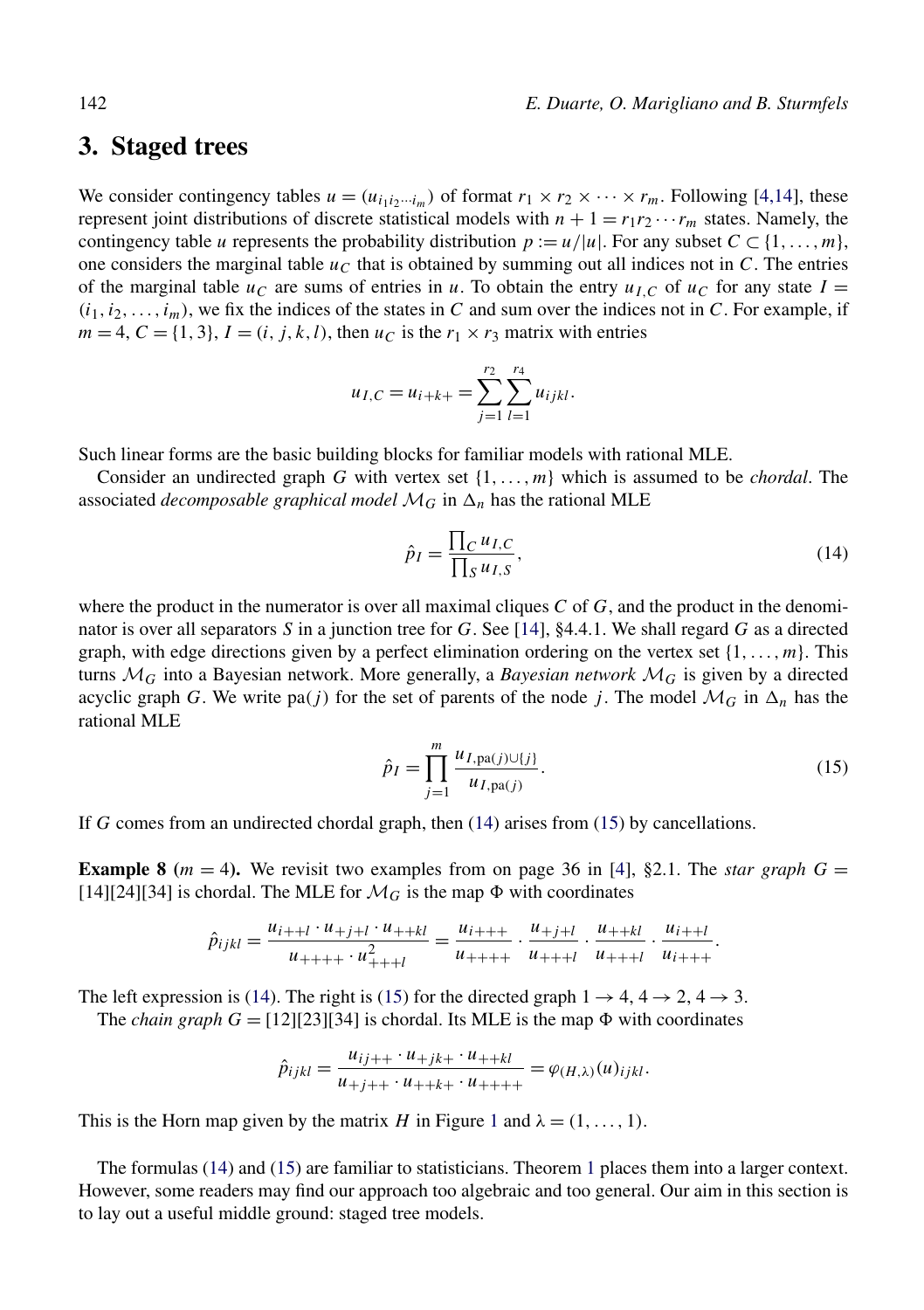<span id="page-8-0"></span>Staged trees were introduced by Smith and Anderson [\[16\]](#page-19-0) as a generalization of discrete Bayesian networks. They furnish an intuitive representation of many situations that the above graphs *G* cannot capture. In spite of their wide scope, staged tree models are appealing because of their intuitive formalism for encoding events. For an introduction, see the textbook [\[3\]](#page-18-0). In what follows, we study parts (1) and (2) in Theorem [1](#page-2-0) for staged trees.

To define a *staged tree model*, we consider a directed rooted tree T with at least two edges emanating from each nonleaf vertex, a label set  $S = \{s_i | i \in I\}$  and a labeling  $\theta: E(\mathcal{T}) \to S$  of the edges of the tree. Each vertex of T has a corresponding *floret*, which is the multiset of edge labels emanating from it. The labeled tree  $\tau$  is a *staged tree* if any two florets are either equal or disjoint. Two vertices in  $\tau$ are in the same stage if their corresponding florets are the same. From now on, *F* denotes the set of florets of  $\mathcal T$ .

**Definition 9.** Let *J* be the set of root-to-leaf paths in the tree T. We set  $|J| = n + 1$ . For  $i \in I$  and  $j \in J$ , let  $\mu_{ij}$  denote the number of times edge label  $s_i$  appears in the *j* th root-to-leaf path. The *staged tree model*  $M<sub>T</sub>$  is the image of the parametrization

$$
\phi_{\mathcal{T}}: \quad \Theta \to \Delta_n, \qquad (s_i)_{i \in I} \mapsto (p_j)_{j \in J},
$$

where the parameter space is  $\Theta := \{(s_i)_{i \in I} \in (0, 1)^{|I|} : \sum_{s_i \in f} s_i = 1 \text{ for all florets } f \in F\}$ , and  $p_j =$  $\prod_{i \in I} s_i^{\mu_{ij}}$  is the product of the edge parameters on the *j* th root-to-leaf path.

In the model  $\mathcal{M}_{\mathcal{T}}$ , the tree  $\mathcal{T}$  represents possible sequences of events. The parameter  $s_i$  associated to an edge *vv* is the transition probability from *v* to *v* . All parameter labels in a floret sum to 1. The fact that distinct nodes in  $\mathcal T$  can have the same floret of parameter labels enables staged tree models to encode conditional independence statements [\[16\]](#page-19-0). This allows us to represent any discrete Bayesian network or decomposable model as a staged tree model. Our first staged tree was seen in Example [2.](#page-2-0) Here is another specimen.

**Example 10** ( $n = 15$ ). Consider the decomposable model for binary variables given by the 4-chain  $G = [12][23][34]$  $G = [12][23][34]$  $G = [12][23][34]$  as in Example [8.](#page-7-0) Figure 1 shows a realization of  $\mathcal{M}_G$  as a staged tree model  $\mathcal{M}_{\mathcal{T}}$ . The leaves of  $\mathcal T$  represent the outcome space  $\{0, 1\}^4$ . Nodes with the same color have the same associated floret. The blank nodes all have different florets. The seven florets of  $\mathcal T$  are

$$
f_1 = \{s_0, s_1\},
$$
  $f_2 = \{s_2, s_3\},$   $f_3 = \{s_4, s_5\},$   $f_4 = \{s_6, s_7\},$   $f_5 = \{s_8, s_9\},$   
 $f_6 = \{s_{10}, s_{11}\},$   $f_7 = \{s_{12}, s_{13}\}.$ 

Next, we show that staged tree models have rational MLE, so they satisfy part (1) of Theorem [1.](#page-2-0) Our formula for  $\Phi$  uses the notation for *I*, *J* and  $\mu_{ij}$  introduced in Definition 9. This formula is known in the literature on chain event graphs (see, e.g., [\[15\]](#page-19-0)).

**Proposition 11.** Let  $\mathcal{M}_{\mathcal{T}}$  *be a staged tree model, and let*  $u = (u_j)_{j \in J}$  *be a vector of counts. For*  $i \in I$ , *let f be the floret containing the label si*, *and define the estimates*

$$
\hat{s}_i := \frac{\sum_j \mu_{ij} u_j}{\sum_{s_\ell \in f} \sum_j \mu_{\ell j} u_j} \quad \text{and} \quad \hat{p}_j := \prod_{i \in I} (\hat{s}_i)^{\mu_{ij}}.
$$

*The rational function*  $\Phi$  *that sends*  $(u_j)_{j \in J}$  *to*  $(\hat{p}_j)_{j \in J}$  *is the MLE of the model*  $\mathcal{M}_{\mathcal{T}}$ *.*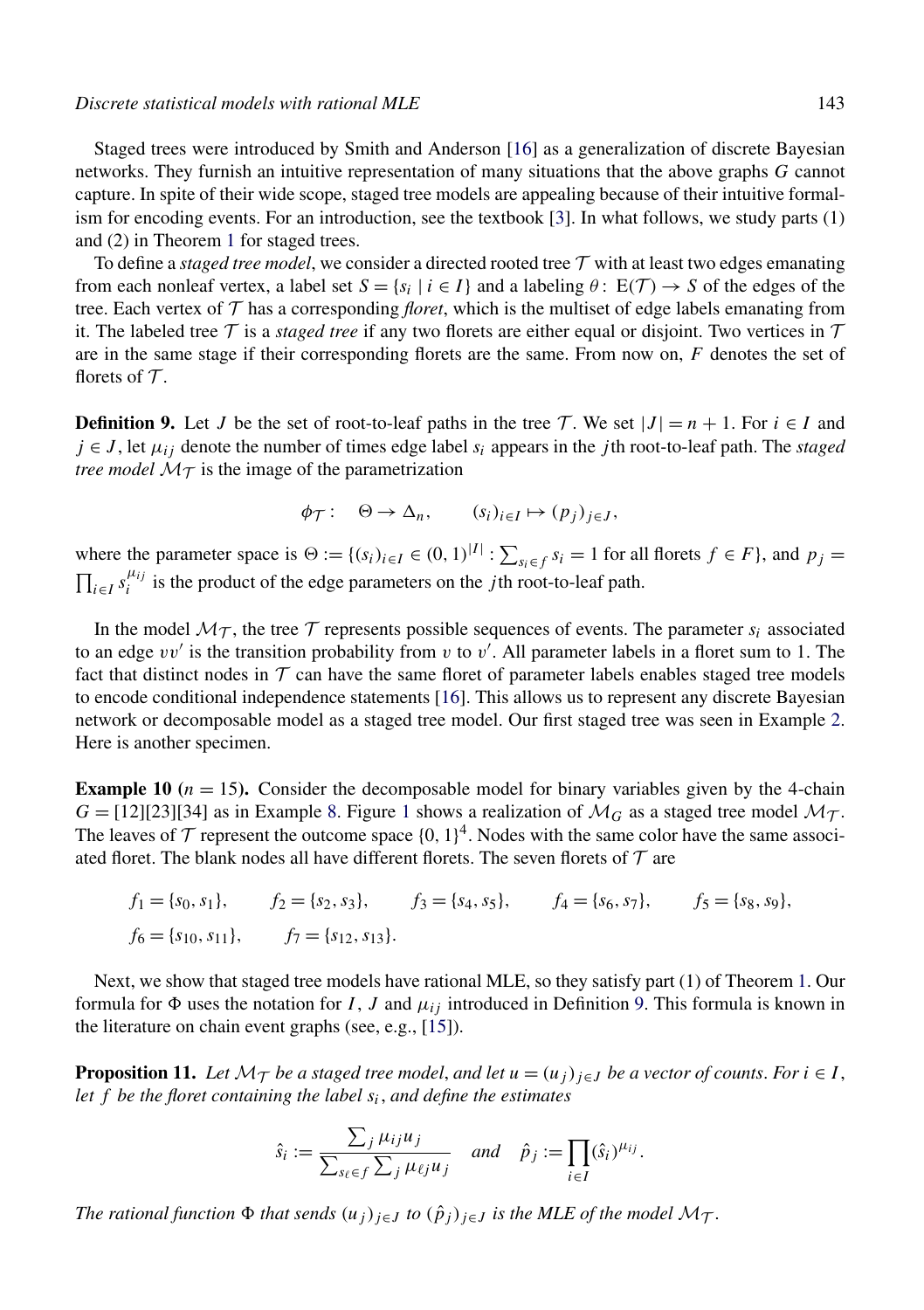<span id="page-9-0"></span>

**Figure 1.** A staged tree  $\mathcal T$  and its Horn matrix *H* from Proposition [11.](#page-8-0) Entries – indicate –1.

**Proof.** We prove that the likelihood function  $L(p, u)$  has a unique maximum at  $p = (\hat{p}_i)_{i \in J}$ . For a floret *f* ∈ *F*, we fix the vector of parameters  $s_f = (s_i)_{s_i \in f}$ , and we define the local likelihood function  $L_f(s_f, u) = \prod_{s_i \in f} s_i^{\alpha_i}$ , where  $\alpha_i = \sum_j \mu_{ij} u_j$ . We have

$$
L(p, u) = \prod_j p_j^{u_j} = \prod_j \prod_i s_i^{u_j \mu_{ij}} = \prod_i s_i^{\alpha_i} = \prod_{f \in F} L_f(s_f, u).
$$

Since the  $L_f$  depend on disjoint sets of unknowns, maximizing  $L$  is achieved by maximizing the factors  $L_f$  separately. But  $L_f$  is the likelihood function of the full model  $\Delta_{|f|-1}$ , given the data vector  $(\alpha_i)_{s_i \in f}$ . The MLE of that model is  $\hat{s}_i = \alpha_i / \sum_{s_i \in f} \alpha_i$ , where  $s_i \in f$ . We conclude that  $argmax_{s \in \mathcal{S}} (L_f(s_f, u)) = (\hat{s}_i)_{s_i \in f}$  and  $argmax_p (L(p, u)) = (\hat{p}_j)_{j \in J}$ .

**Remark 12.** Here is a method for evaluating the MLE in Proposition [11.](#page-8-0) Let  $[v] \subset J$  be the set of root-to-leaf paths through a node *v* in the tree  $\tau$  and define  $u_{[v]} = \sum_{j \in [v]} u_j$ . The ratio  $\frac{u_{[v']}}{u_{[v]}}$  is the empirical transition probability from  $v$  to  $v'$  given arrival at  $v$ . To obtain  $\hat{s}_i$  we first compute the quotients  $\frac{u_{[v']}}{u_{[v]}}$  for all edges *vv'* with parameter label *s<sub>i</sub>*. We aggregate them by adding their numerators and denominators separately. This gives  $\hat{s_i} = (\sum u_{[v']})/(\sum u_{[v]})$ , where both sums range over all edges *vv* with parameter label *si*.

Proposition [11](#page-8-0) yields an explicit description of the Horn pair  $(H, \lambda)$  associated to  $\mathcal{M}_{\mathcal{T}}$ .

**Corollary 13.** Fix a staged tree model  $\mathcal{M}_T$  as above. Let H be the  $(|I| + |F|) \times |J|$  matrix whose *rows are indexed by the set*  $I \sqcup F$  *and entries are given by* 

$$
h_{ij} = \mu_{ij} \quad \text{for } i \in I, \quad \text{and}
$$
\n
$$
h_{fj} = -\sum_{s_{\ell} \in f} \mu_{\ell j} \quad \text{for } f \in F.
$$

 $\Delta P = \{-1, +1\}^{|J|}$  by  $\lambda_j = (-1)^{\sum_f h_{fj}}$ . *Then*  $(H, \lambda)$  *is a Horn pair for*  $\mathcal{M}_{\mathcal{T}}$ .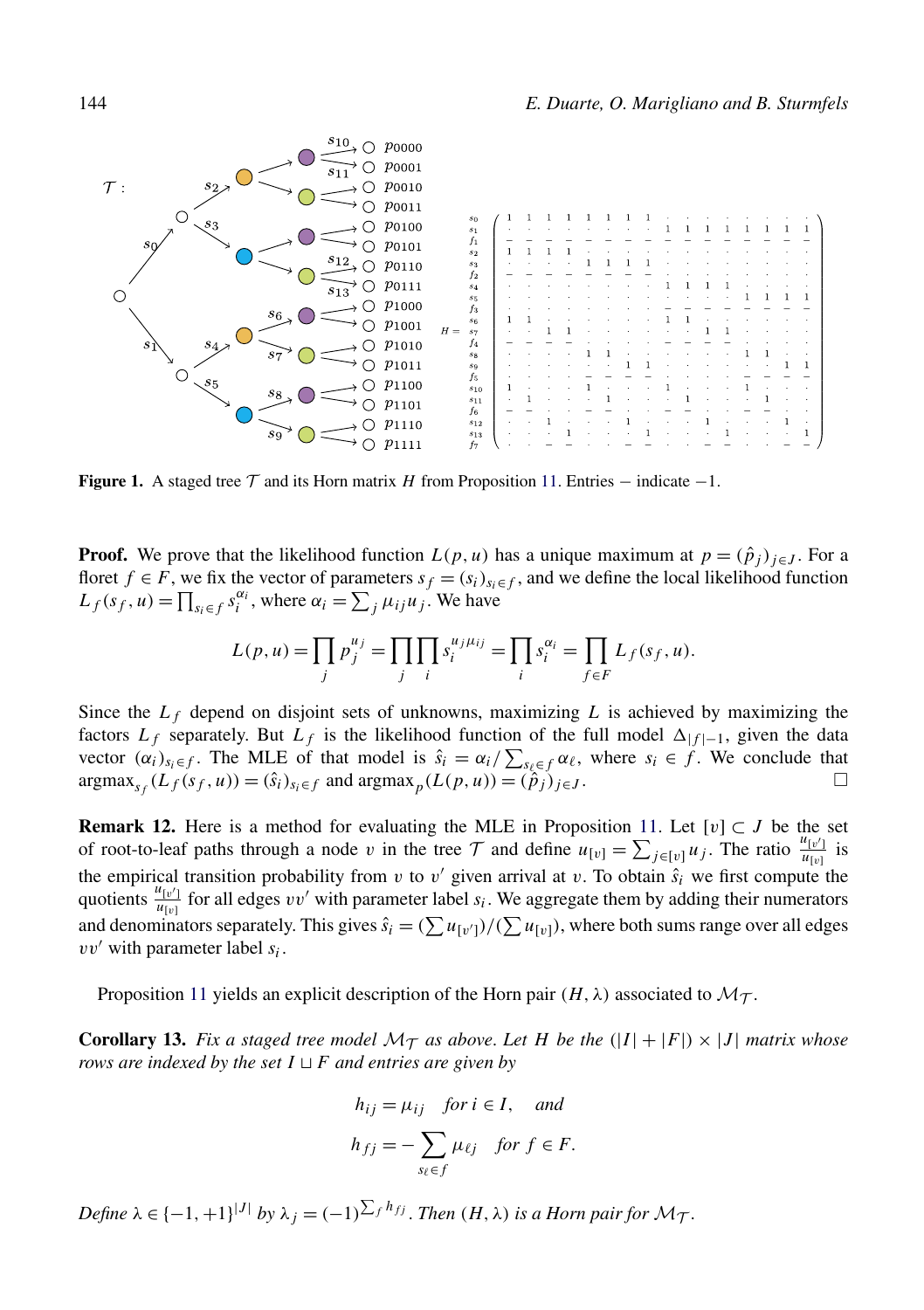Given a staged tree  $\mathcal T$ , we call the matrix *H* in Corollary [13](#page-9-0) the *Horn matrix* of  $\mathcal T$ .

**Remark 14.** In Corollary [13,](#page-9-0) for a floret *f*, let  $H_f$  be the submatrix of *H* with row indices  $\{i : s_i \in$ *f* } ∪ {*f* }. Then *H* is the vertical concatenation of the matrices  $H_f$  for  $f \in F$ .

**Example 15.** For the tree  $\mathcal T$  in Example [10,](#page-8-0) the Horn matrix *H* of  $\mathcal M_{\mathcal T}$  is given in Figure [1.](#page-9-0) The vector  $\lambda$  of the Horn pair  $(H, \lambda)$  is the vector of ones  $(1, \ldots, 1) \in \mathbb{R}^{16}$ . The rows of *H* are indexed by the florets and labels

*(s*0*,s*1*,f*1*,s*2*,s*3*,f*2*,s*4*,s*5*,f*3*,s*6*,s*7*,f*4*,s*8*,s*9*,f*5*,s*10*,s*11*,f*6*,s*12*,s*13*,f*7*).*

Note that  $(H, \lambda)$  is not minimal. Following the recipe in Lemma [3,](#page-4-0) we can delete the rows  $s_0, s_1, f_2, f_3$ of the matrix *H* by summing the pairs  $(s_0, f_2)$  and  $(s_1, f_3)$  and deleting zero rows. The result is the minimal Horn pair  $(H', \lambda')$ , where  $\lambda' = (-1, \ldots, -1)$ .

Two staged trees  $\mathcal T$  and  $\mathcal T'$  are called *statistically equivalent* in [\[8\]](#page-18-0) if there exists a bijection between the sets of root-to-leaf paths of T and T' such that, after applying this bijection,  $\mathcal{M}_T = \mathcal{M}_{T'}$  in the open simplex  $\Delta_n$ . A staged tree model may have different but statistically equivalent tree representations. In [\[8\]](#page-18-0), Theorem 1, it is shown that statistical equivalence of staged trees can be determined by a sequence of operations on the trees, named *swap* and *resize*. One of the advantages of describing a staged tree model via its Horn pair is that it gives a new criterion to decide whether two staged trees are statistically equivalent. This is simpler to implement than the criterion given in [\[8\]](#page-18-0).

**Corollary 16.** *Two staged trees are statistically equivalent if and only if their associated Horn pairs reduce to the same minimal Horn pair*.

One natural operation on a staged tree  $\mathcal T$  is identifying two florets of the same size. This gives a new staged tree  $\mathcal{T}'$  whose Horn matrix is easy to get from that of  $\mathcal{T}$ .

**Corollary 17.** Let  $T'$  be a staged tree arising from  $T$  by identifying two florets  $f$  and  $f'$ , say by *the bijection*  $(-)'$ :  $f \rightarrow f'$ . *The Horn matrix H' of*  $\mathcal{M}_{\mathcal{T}}$  *arises from the Horn matrix H of*  $\mathcal{M}_{\mathcal{T}}$  *by replacing the blocks*  $H_f$  *and*  $H_{f'}$  *in*  $H$  *by the block*  $H'_f$  *defined by* 

$$
h'_{ij} = h_{ij} + h_{i'j} \quad \text{for } s_i \in f,
$$
  

$$
h'_{jj} = h_{jj} + h_{j'j}.
$$

**Proof.** This follows from the definition of the Horn matrices for  $M_T$  and  $M_T$ .

**Example 18.** Let  $\mathcal{T}'$  be the tree obtained from Example [10](#page-8-0) by identifying florets  $f_4$  and  $f_5$  in  $\mathcal{T}$ . Then  $\mathcal{M}_{\mathcal{T}'}$  is the independence model of two random variables with four states.

Now we turn to part (3) of Theorem [1.](#page-2-0) We describe the triple  $(A, \Delta, \mathbf{m})$  for a staged tree model  $\mathcal{M}_{\mathcal{T}}$ . The pair  $(H, \lambda)$  was given in Corollary [13.](#page-9-0) Let A be any matrix whose rows span the left kernel of H, set  $m = |I| + |F|$ , and write *s* for the *m*-tuple of parameters  $(s_i, s_f)_{i \in I, f \in F}$ . From the Horn matrix in Corollary [13,](#page-9-0) we see that

$$
\Delta = \mathbf{m} \cdot \left( 1 - \sum_{j} (-1)^{\epsilon_j} \prod_{i} \left( \frac{s_i}{s_f} \right)^{\mu_{ij}} \right),
$$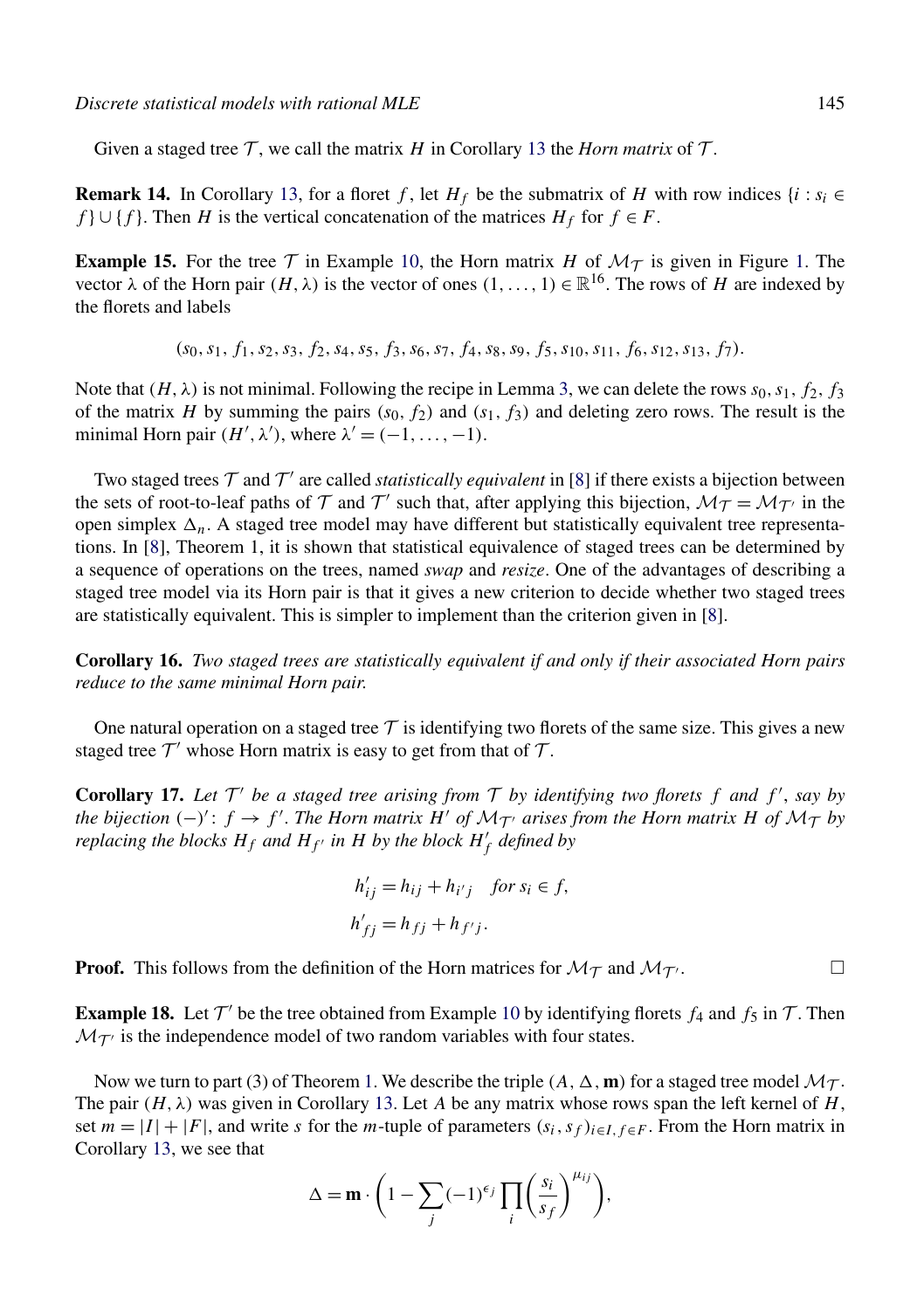<span id="page-11-0"></span>where *f* depends on *i*,  $\mathbf{m} = \text{lcm}(\prod_i s_f^{\mu_{ij}} : f \in F)$  and  $\epsilon_j = \sum_i \mu_{ij}$ . The sign vector  $\sigma$  for the triple  $(A, \Delta, \mathbf{m})$  is given by  $\sigma_i = +1$  for  $i \in I$  and  $\sigma_f = -1$  for  $f \in F$ . Then  $Y^*_{A, \sigma}$  gets mapped to  $\mathcal{M}_{\sigma}$ via  $\phi_{(\Delta,m)}$ . Moreover, the map  $\phi_{\mathcal{T}}$  from Definition [9](#page-8-0) factors through  $\phi_{(\Delta,m)}$ . Indeed, if we define  $\iota : \Theta \to Y_{A,\sigma}^*$  by  $(s_i)_{i \in I} \mapsto (s_i, -1)_{i \in I, f \in F}$ , then  $\phi_{\mathcal{T}} = \phi_{(\Delta, \mathbf{m})} \circ \iota$ . The following derivation is an extension of that in [\[11\]](#page-18-0), Example 3.13.

**Example 19.** Let  $M_T$  be the 4-chain model in Example [10.](#page-8-0) Here, the discriminant is

$$
\Delta = f_1 f_2 f_3 f_4 f_5 f_6 f_7
$$
  
\n
$$
- s_0 s_2 s_6 s_{10} f_3 f_5 f_7 - s_0 s_2 s_6 s_{11} f_3 f_5 f_7 - s_0 s_2 s_7 s_{12} f_3 f_5 f_6 - s_0 s_2 s_7 s_{13} f_3 f_5 f_6
$$
  
\n
$$
- s_0 s_3 s_8 s_{10} f_3 f_4 f_7 - s_0 s_3 s_8 s_{11} f_3 f_4 f_7 - s_0 s_3 s_9 s_{12} f_3 f_4 f_6 - s_0 s_3 s_9 s_{13} f_3 f_4 f_6
$$
  
\n
$$
- s_1 s_4 s_6 s_{10} f_2 f_5 f_7 - s_1 s_4 s_6 s_{11} f_2 f_5 f_7 - s_1 s_4 s_7 s_{12} f_2 f_5 f_6 - s_1 s_4 s_7 s_{13} f_2 f_5 f_6
$$
  
\n
$$
- s_1 s_5 s_8 s_{10} f_2 f_4 f_7 - s_1 s_5 s_8 s_{11} f_2 f_4 f_7 - s_1 s_5 s_9 s_{12} f_2 f_4 f_6 - s_1 s_5 s_9 s_{13} f_2 f_4 f_6.
$$

Our notation for the parameters matches the row labels of the Horn matrix *H* in Figure [1.](#page-9-0) This polynomial of degree 7 is irreducible, so it equals the *A*-discriminant:  $\Delta = \Delta_A$ . The underlying matrix *A* has format  $13 \times 21$ , and we represent it by its associated toric ideal

$$
I_A = \langle s_{10} - s_{11}, s_1 s_5 f_2 - s_{0} s_3 f_3, s_1 s_4 f_2 - s_{0} s_2 f_3, s_5 s_9 f_4 - s_4 s_7 f_5, s_3 s_9 f_4 - s_2 s_7 f_5,
$$
  
\n
$$
s_{12} - s_{13}, s_5 s_8 f_4 - s_4 s_6 f_5, s_3 s_8 f_4 - s_2 s_6 f_5, s_9 s_{13} f_6 - s_8 s_{11} f_7, s_7 s_{13} f_6 - s_6 s_{11} f_7,
$$
  
\n
$$
s_{0} s_2 s_6 s_{11} - f_1 f_2 f_4 f_6, s_{0} s_2 s_7 s_{13} - f_1 f_2 f_4 f_7, s_{0} s_3 s_8 s_{11} - f_1 f_2 f_5 f_6,
$$
  
\n
$$
s_{0} s_3 s_9 s_{13} - f_1 f_2 f_5 f_7, s_1 s_4 s_6 s_{11} - f_1 f_3 f_4 f_6, s_1 s_4 s_7 s_{13} - f_1 f_3 f_4 f_7,
$$
  
\n
$$
s_1 s_5 s_9 s_{13} - f_1 f_3 f_5 f_7, s_1 s_5 s_8 s_{11} - f_1 f_3 f_5 f_6.
$$

The toric variety  $Y_A = V(I_A)$  has dimension 12 and degree 141. It lives in a linear space of codimension 2 in  $\mathbb{P}^{20}$ , where it is defined by eight cubics and eight quartics. The dual variety  $Y_A^* = \mathcal{V}(\Delta_A)$  is the above hypersurface of degree seven. We have  $\mathbf{m} = f_1 f_2 f_3 f_4 f_5 f_6 f_7$ , and  $\sigma$  is the vector in  $\{-1, +1\}^{21}$ that has entry +1 at the indices corresponding to the *si* and entry −1 at the indices corresponding to the *fi*.

It would be interesting to study the combinatorics of discriminantal triples for staged tree models. Our computations suggest that, for many such models, the polynomial  $\Delta$  is irreducible and equals the *A*-discriminant  $\Delta_A$  of the underlying configuration *A*. However, this is not true for all staged trees, as seen in equation [\(2\)](#page-3-0) of Example [2.](#page-2-0) We close this section with a familiar class of models with rational MLE whose associated  $\Delta$  factor.

**Example 20.** The *multinomial distribution* encodes the experiment of rolling a *k*-sided die *m* times and recording the number of times one observed the *j* th side, for  $j = 1, \ldots, k$ . The associated model M is the independence model for *m* identically distributed random variables on *k* states. We have  $n + 1 = {k+m-1 \choose m}$ . The Horn matrix *H* is the  $(k + 1) \times (n + 1)$  matrix whose columns are the vectors  $(-m, i_1, i_2, \ldots, i_k)^T$  where  $i_1, i_2, \ldots, i_k$  are nonnegative integers whose sum equals *m*. Here, *A* =  $(1 \ 1 \ \cdots \ 1)$ , so the *A*-discriminant equals  $\Delta_A = x_0 + x_1 + \cdots + x_k$ . The following polynomial is a multiple of  $\Delta_A$ :

$$
\Delta = (-x_0)^m - (x_1 + x_2 + \dots + x_k)^m.
$$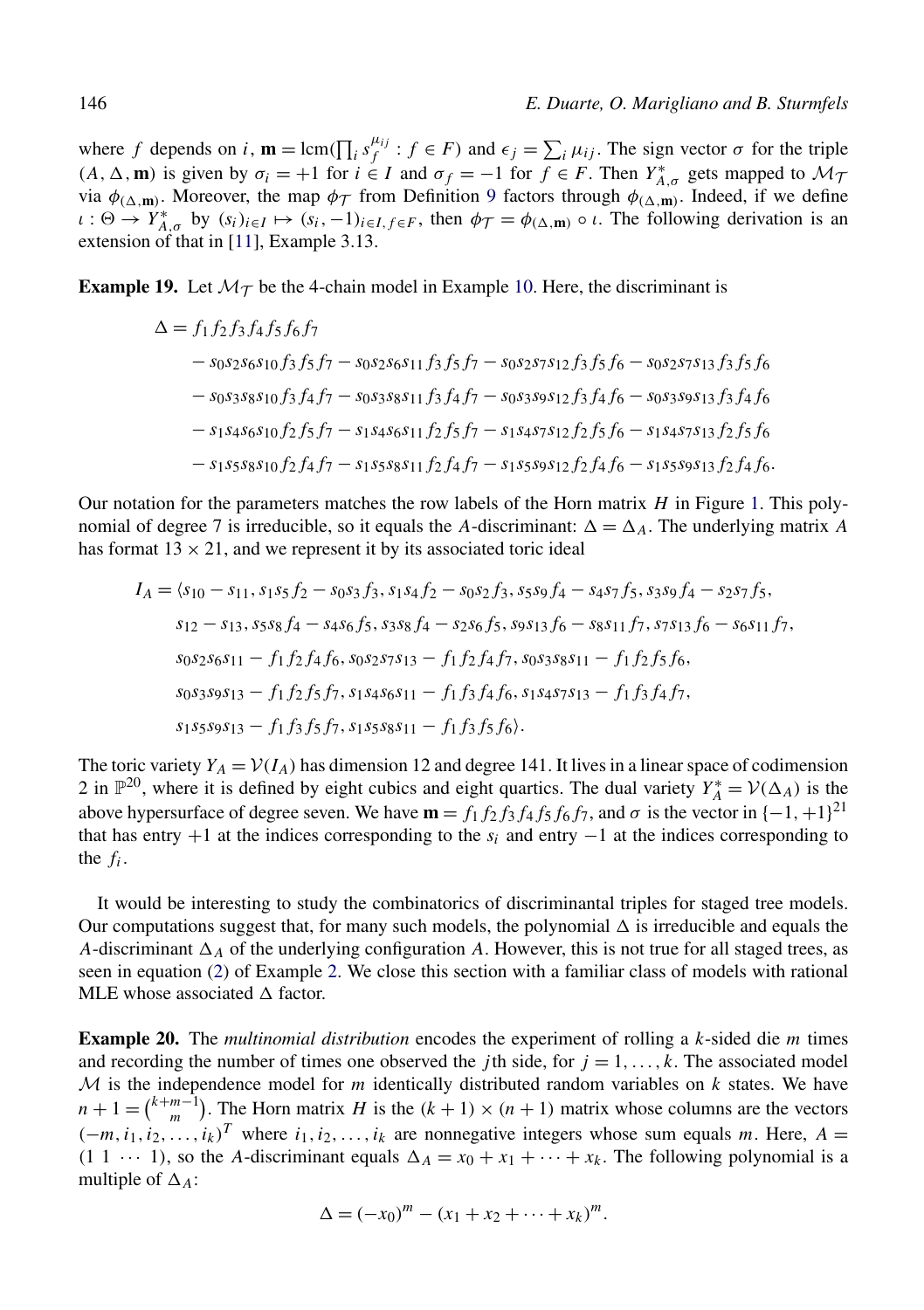<span id="page-12-0"></span>This  $\Delta$ , with its marked term  $\mathbf{m} = (-x_0)^m$ , encodes the MLE for the model  $\mathcal{M}$ :

$$
\hat{p}_{(i_1,...,i_k)} = \prod_{j=1}^k \left( \frac{\sum_{|I|=m} u_I \cdot I_j}{m \sum_{|I|=m} u_I} \right)^{i_j}
$$

Here, *I* ranges over all vectors in  $\mathbb{N}^k$  that sum to *m*, and  $I_j$  denotes the *j* th entry of *I*.

## **4. Proof of the main theorem**

In this section, we prove Theorem [1.](#page-2-0) For a pair  $(H, \lambda)$  consisting of a Horn matrix *H* and a coefficient vector  $\lambda$ , let *ϕ* be the rational map defined in [\(4\)](#page-3-0). We use  $\varphi$  and  $\varphi$ <sub>(H,λ)</sub> interchangeably in this section, as well as  $\phi$  and  $\phi$ <sub>( $\Delta$ , $\mathbf{m}$ ). Recall that its *j* th coordinate is</sub>

$$
\varphi_j(v) = \lambda_j \prod_{i=1}^m \left( \sum_{k=0}^n h_{ik} v_k \right)^{h_{ij}}.
$$
\n(16)

For a fixed data vector  $u \in \mathbb{N}^{n+1}$ , we define the likelihood function for the image of  $\varphi$ :

$$
L_u: \mathbb{R}^{n+1} \to \mathbb{R}, \qquad v \mapsto \prod_{j=0}^n \varphi_j(v)^{u_j}.
$$
 (17)

**Lemma 21.** *Let*  $H = (h_{ij})$  *be a Horn matrix,*  $\lambda$  *a vector satisfying* [\(3\)](#page-3-0) *and*  $u \in \mathbb{N}^{n+1}$ . *Then u is a critical point of its own likelihood function Lu*. *Furthermore*, *if u is another critical point of Lu*, *then*  $\varphi(u) = \varphi(u').$ 

**Proof.** We compute the partial derivatives of  $L_u$ . For  $\ell = 0, \ldots, n$ , we find

$$
\frac{\partial}{\partial v_{\ell}} L_{u}(v) = \sum_{j=0}^{n} u_{j} \frac{L_{u}(v)}{\varphi_{j}(v)} \frac{\partial}{\partial v_{\ell}} \varphi_{j}(v) \n= \sum_{j=0}^{n} u_{j} \frac{L_{u}(v)}{\varphi_{j}(v)} \sum_{i=1}^{m} h_{ij} \frac{\varphi_{j}(v)}{\sum_{k=0}^{n} h_{ik} v_{k}} h_{i\ell} \n= L_{u}(v) \sum_{i=1}^{m} \sum_{j=0}^{n} \frac{u_{j} h_{ij} h_{i\ell}}{\sum_{k=0}^{n} h_{ik} v_{k}} = L_{u}(v) \sum_{i=1}^{m} \frac{h_{i\ell} \sum_{j=0}^{n} h_{ij} u_{j}}{\sum_{k=0}^{n} h_{ik} v_{k}}.
$$

For  $v = u$ , this evaluates to zero, since the sums in the fraction cancel and the  $\ell$ th column of *H* sums to zero. This shows that *u* is a critical point.

Next, let  $u'$  be another critical point of  $L_u$ . Using terminology from [\[10\]](#page-18-0), Theorem 1, this means that  $\varphi(u')$  is a critical point of the likelihood function  $L(p, u)$  of the model M defined as the image of  $\varphi$ . The same holds for  $\varphi(u)$ . By the implication (ii) to (i) in [\[10\]](#page-18-0), Theorem 1, the model M has ML degree one. This implies  $\varphi(u) = \varphi(u')$ . degree one. This implies  $\varphi(u) = \varphi(u')$ . **)**. □

We use [\[10\]](#page-18-0) to explain the relation between models with rational MLE and Horn pairs.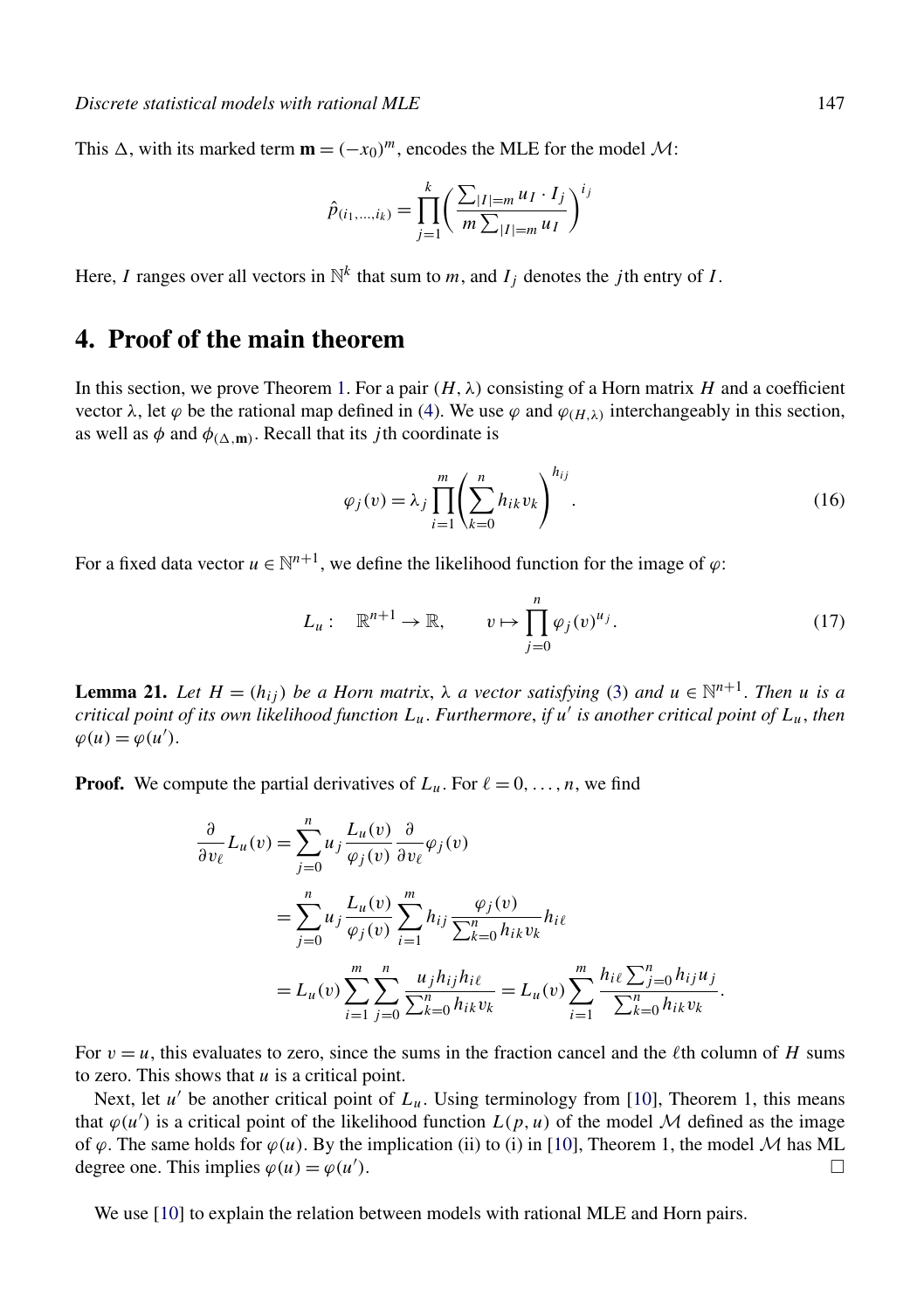**Proof of Theorem [1,](#page-2-0) Equivalence of (1) and (2).** Let  $M$  be a model with rational MLE  $\Phi$ . The Zariski closure of M is a variety whose likelihood function has a unique critical point. By [\[10\]](#page-18-0), Theorem 1, there is a Horn matrix *H* and a coefficient vector  $\lambda$  such that  $\varphi_{(H,\lambda)} = \Phi$ . Now, the required sum-to-one and positivity conditions for  $\varphi_{(H,\lambda)}$  are satisfied because they are satisfied by the MLE  $\Phi$ . Indeed, the MLE of any discrete statistical model maps positive vectors *u* in  $\mathbb{R}_{>0}^{n+1}$  into the simplex  $\Delta_n$ . Conversely, we claim that every Horn pair  $(H, \lambda)$  specifies a nonempty model M with rational MLE. Indeed, define *M* to be the image of  $\varphi_{(H,\lambda)}$ . By the defining properties of the Horn pair, we have  $M \subset \Delta_n$ . Lemma 21 shows that  $\varphi_{(H,\lambda)}$  is the MLE of *M*.  $M \subset \Delta_n$ . Lemma [21](#page-12-0) shows that  $\varphi_{(H,\lambda)}$  is the MLE of M.

Next, we relate Horn pairs to discriminantal triples.

**Proof of Theorem [1,](#page-2-0) Equivalence of (2) and (3).** We already exhibited a bijection between pairs  $(H, \lambda)$  and pairs  $(\Delta, \mathbf{m})$  given by Equation [\(12\)](#page-6-0). The matrix *A* is the left kernel of *H* and forms the triple  $(A, \Delta, \mathbf{m})$ . It is a matrix of size  $r \times m$  of rank r. When *H* is a Horn matrix, *A* contains  $(1, \ldots, 1)$ in its row span. This implies that the polynomial  $\Delta$  is homogeneous, which in turn implies that it is *A*-homogeneous by  $AH = 0$ .

Next, we show that the pair  $(H, \lambda)$  being friendly corresponds to the polynomial  $\Delta$  vanishing on  $Y_A^*$ . This is part of the desired equivalence.

**Claim.** *The pair*  $(H, \lambda)$  *is friendly if and only if the A-homogeneous polynomial*  $\Delta$  *vanishes on the dual toric variety Y*<sup>∗</sup> *A*.

**Proof of Claim.** Let  $(H, \lambda)$  be friendly and A as above. The Laurent polynomial  $q := \Delta/m$  is a rational function on  $\mathbb{P}^{m-1}$  that vanishes on the dual toric variety  $Y_A^*$ . To see this, consider the exponentiation map  $\varphi_2$ :  $\mathbb{P}^{m-1} \to \mathbb{R}^{n+1}$ ,  $x \mapsto \lambda * x^H$ , where  $*$  is the entrywise product and  $x^H := (x^{h_0}, \ldots, x^{h_n})$ . Let  $f = 1 - (p_0 + \cdots + p_n)$ . We have  $q = f \circ \varphi_2$ . By [\[10\]](#page-18-0), Theorems 1 and 2, the function  $\varphi_2$  maps an open dense subset of  $Y_A^*$  dominantly to the closure  $\overline{M}$  of the image of  $\varphi_{(H,\lambda)}$ . Since  $f = 0$  on  $\overline{M}$ , we have  $f \circ \varphi_2 = 0$  on an open dense subset of  $Y_A^*$ , hence  $q = 0$  on  $Y_A^*$ , so  $\Delta = 0$  there as well.

Conversely, let  $\Delta$  vanish on  $Y_A^*$ . We claim that  $q(x)$  is zero for all  $x = Hu$  in the image of the linear map *H*. We may assume  $\mathbf{m}(x) \neq 0$ . We only need to show that *x* is in the dual toric variety  $Y_A^*$ , since  $\Delta$  vanishes on it. So, let  $x_i = \sum_{j=0}^n h_{ij} u_j$  for  $i = 1, ..., m$ . We claim that  $t = (1, ..., 1)$  is a singular point of the hypersurface

$$
\gamma_A^{-1}(H_x \cap Y_A) = \left\{ t \in \mathbb{C}^r \mid \sum_{i=1}^m x_i t^{a_i} = 0 \right\}.
$$

First, the point *t* lies on that hypersurface since the columns of *H* sum to zero:

$$
\sum_{i=1}^{m} x_i = \sum_{i=1}^{m} \sum_{j=0}^{n} h_{ij} u_j = \sum_{j=0}^{n} u_j \sum_{i=1}^{m} h_{ij} = 0.
$$

For  $s = 1, \ldots, r$  we have  $\frac{\partial}{\partial t_s} t^{a_i} = a_{s} t^{a_i - e_s}$ , with  $e_s$  the standard basis vector of  $\mathbb{Z}^r$ , and

$$
\frac{\partial}{\partial t_s} \sum_{i=1}^m x_i t^{a_i} = \sum_{i=1}^m \sum_{j=0}^n h_{ij} u_j a_{si} t^{a_i - e_s} = \sum_{j=0}^n u_j \sum_{i=1}^m a_{si} h_{ij} t^{a_i - e_s}.
$$

This is zero at  $t = (1, \ldots, 1)$  because  $AH = 0$ .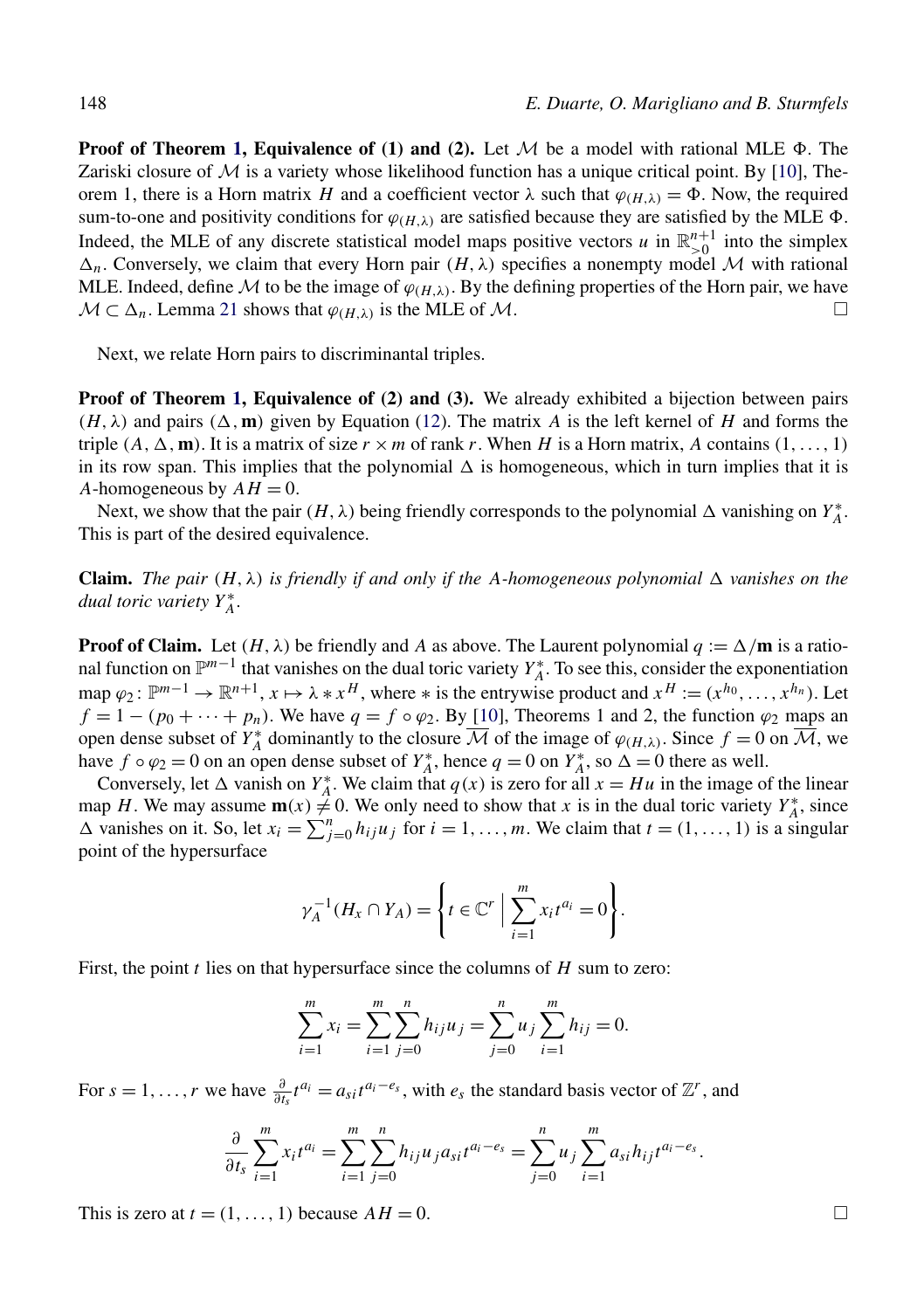<span id="page-14-0"></span>We now prove the rest of the equivalence. Let  $(H, \lambda)$  be a Horn pair, let  $\varphi$  be its Horn map and let  $\phi$  be the associated monomial map. Let M be the statistical model with MLE  $\varphi$ , so  $\mathcal{M} = \varphi(\mathbb{R}^{n+1}_{>0})$ . We have  $\varphi = \phi \circ H$ . By Proposition 23, there exists a unique sign vector  $\sigma$  such that  $\lim_{n \to \infty} H|_{\mathbb{R}^{n+1}} \subseteq \mathbb{R}^m_{\sigma}$ . From the proof of the above claim, we know that im  $H \subseteq Y_A^*$ . Together, we have

$$
\mathcal{M} = \varphi\big(\mathbb{R}_{>0}^{n+1}\big) = \phi\left(\mathrm{im}\,H\right)_{\mathbb{R}_{>0}^{n+1}} \leq \phi\big(Y_{A,\sigma}^*\big).
$$

By [\[10\]](#page-18-0), Theorems 1 and 2, we have  $\phi(Y_A^*) \subseteq M'$ , where M' is the real part of  $\phi(\mathbb{C}^{n+1})$ . We also have  $\phi(Y_{A,\sigma}^*) \subseteq \mathbb{R}_{>0}^{n+1}$  by definition of the orthant. Thus  $\phi(Y_{A,\sigma}^*) \subseteq \mathcal{M}' \cap \mathbb{R}_{>0}^{n+1}$ . Every element in the latter set is a fixed point of the rational function  $\varphi$ , by a similar argument as in Lemma [21](#page-12-0) for complex space. Hence  $\mathcal{M}' \cap \mathbb{R}_{>0}^{n+1} = \mathcal{M}$ , so  $\phi(Y_{A,\sigma}^*) \subseteq \mathcal{M}$ .

Finally, if  $(A, \Delta, m)$  is a discriminantal triple then  $(H, \lambda)$  is a Horn pair by definition. This completes the proof of Theorem [1.](#page-2-0)  $\Box$ 

In the next two propositions, we formulate simple criteria to decide whether the image of the map  $\varphi_{(H,\lambda)}$  associated to a Horn matrix *H* and a coefficient vector  $\lambda$  is a statistical model. These are essential for constructing models with rational MLE in Algorithm [1.](#page-16-0)

**Proposition 22.** *Let*  $(H, \lambda)$  *be a friendly pair. If there exists a vector*  $u_0 \in \mathbb{R}^{n+1}$  *such that*  $\varphi(u_0) > 0$ , *then we have*  $\varphi(u) > 0$  *for all u in*  $\mathbb{R}^{n+1}_{>0}$  *where it is defined.* 

**Proof.** The function  $\varphi$  is homogeneous of degree zero. It suffices to prove that each coordinate of  $\varphi(u)$ is a positive real number, for all vectors *u* with positive integer entries. Indeed, every positive *u* in  $\mathbb{R}^{n+1}$  can be approximated by rational vectors, which can be scaled to be integral. The open subset  $U = \varphi^{-1}(\Delta_n)$  of  $\mathbb{R}^{n+1}$  contains  $u_0$  by our assumptions. If  $U = \mathbb{R}^{n+1}$ , then we are done. Else, *U* has a nonempty boundary  $\partial U$ . By continuity,  $\partial U \subseteq \varphi^{-1}(\partial \Delta_n)$ . The likelihood function  $L_u$  for the data vector *u* vanishes on *∂U*.

We claim that  $L_u$  has a critical point in *U*. The closed subset  $\overline{U}$  is homogeneous. Seen in projective space  $\mathbb{P}^n$ , it becomes compact. The likelihood function  $L_u$  is well defined on this compact set in  $\mathbb{P}^n$ , since it is homogeneous of degree zero, and  $L_u$  vanishes on the boundary. Hence the restriction  $L_u|_U$ is either identically zero or it has a critical point in *U*. But, since  $u_0 \in U$  is a point with  $L_u(u_0) \neq 0$ , the second statement must be true.

Pick such a critical point *u'*. Since *U* is open in  $\mathbb{R}^{n+1}$ , the point *u'* is also critical point of  $L_u$ . By Lemma [21](#page-12-0) and since  $u' \in U$ , we have  $\varphi(u) = \varphi(u') > 0$ .  $) > 0.$ 

**Proposition 23.** Let  $(H, \lambda)$  be a friendly pair, with no zero or collinear rows in H. Then  $(H, \lambda)$  is a *Horn pair if and only if for every row*  $r_i$  *<i>of*  $H$  *all nonzero entries of*  $r_i$  *have the same sign*  $\sigma_i$ *, and the sign vector*  $\sigma = (\sigma_i)$  *satisfies*  $\lambda_i \sigma^{h_j} > 0$  *for all columns j*.

**Proof.** Let  $(H, \lambda)$  be a Horn pair. Let  $\ell_1, \ldots, \ell_k$  be the linear forms corresponding to the rows in *H* that have both positive and negative entries. Since  $\ell_1$  has positive and negative coefficients, there exists a positive vector *u* such that  $\ell_1(u) = 0$ . Since  $(H, \lambda)$  is minimal, we may choose  $u > 0$  such that  $\ell_1(u) = 0$  but  $\ell_{k'}(u) \neq 0$  for all  $k' \neq 1$ . The form  $\ell_1$  appears in the numerator of some coordinate of  $\varphi$ , making this coordinate zero at *u*. But this contradicts the fact that  $(H, \lambda)$  is a Horn pair. Therefore, we cannot have rows with both positive and negative entries. The inequalities  $\lambda_i \sigma^{h_j} > 0$  then follow from the definition of a Horn pair by evaluating  $\varphi(u)$  for some positive vector  $u$ .

Conversely, if the sign vector  $\sigma$  is well-defined, the inequalities  $\lambda_i \sigma^{h_j} > 0$  imply that  $\varphi(u) > 0$  for all positive *u*. Hence  $(H, \lambda)$  is a Horn pair.  $\Box$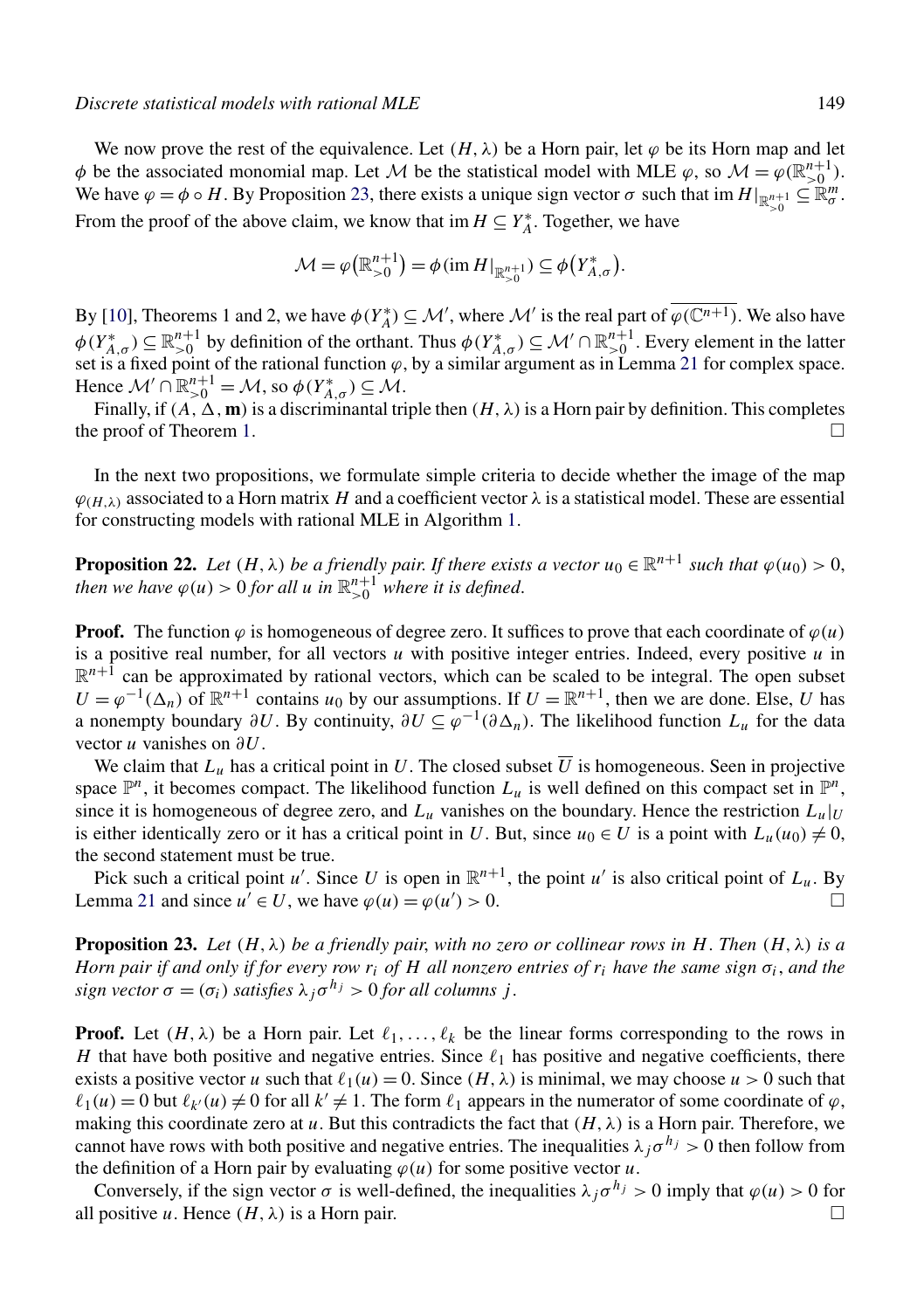<span id="page-15-0"></span>Every model with rational MLE *arises from* a toric variety *YA*. In some cases, the model *is itself* a toric variety  $Y_C$ . It is crucial to distinguish the two matrices *A* and *C*. The two toric structures are very different. For instance, every undirected graphical model is toric [\[4\]](#page-18-0), Proposition 3.3.3. The toric varieties  $Y_C$  among staged tree models  $\mathcal{M}_{\mathcal{T}}$  were classified in [\[5\]](#page-18-0). The 4-chain model  $\mathcal{M}_{\mathcal{T}} = Y_C$  *is itself* a toric variety of dimension 7 in  $\mathbb{P}^{15}$ . But it *arises from* a toric variety  $Y_A$  of dimension 12 in  $\mathbb{P}^{20}$ , seen in Example [19.](#page-11-0)

Toric models with rational MLE play an important role in *geometric modeling* [\[2,6\]](#page-18-0). Given a matrix  $C \in \mathbb{Z}^{r \times (n+1)}$  and a vector of weights  $w \in \mathbb{R}_{>0}^{n+1}$ , one considers the *scaled projective toric variety*  $Y_{C,w}$ in RP*n*. This is defined as the closure of the image of

$$
\gamma_{C,w}: (\mathbb{R}^*)^r \to \mathbb{R}\mathbb{P}^n, \qquad (t_1,\ldots,t_r) \mapsto \left(w_0 \prod_{i=1}^r t_i^{c_{i0}}, w_1 \prod_{i=1}^r t_i^{c_{i1t}}, \ldots, w_n \prod_{i=1}^r t_i^{c_{in}}\right). \tag{18}
$$

The set  $\mathcal{M}_{C,w}$  of positive points in  $Y_{C,w}$  is a statistical model in  $\Delta_n$ . There is a natural homeomorphism from the toric model M*C,w* onto the polytope of *C*. This is known in geometry as the *moment map*. For a reference from algebraic statistics, see [\[4\]](#page-18-0), Proposition 2.1.5. In geometric modeling, the pair *(C,w)* defines *toric blending functions* [\[13\]](#page-19-0).

It is desirable for the toric blending functions to have *rational linear precision* [\[2,13\]](#page-18-0). The property is rare and it depends in a subtle way on *(C,w)*. Garcia-Puente and Sottile [\[6\]](#page-18-0) established the connection to algebraic statistics. They showed that rational linear precision holds for  $(C, w)$  if and only if the statistical model  $\mathcal{M}_{C,w}$  has rational MLE.

**Example 24.** The most classical blending functions with rational linear precision live on the triangle  ${x \in \mathbb{R}^3_{>0} : x_1 + x_2 + x_3 = 1}$ . They are the *Bernstein basis polynomials* 

$$
\frac{m!}{i!j!(m-i-j)!}x_1^ix_2^jx_3^{m-i-j} \quad \text{for } i, j \ge 0, i+j \le m.
$$
 (19)

Here, *C* is the  $3 \times {m+1 \choose 2}$  matrix whose columns are the vectors  $(i, j, m - i - j)$ . The weights are  $w_{(i,j)} = \frac{m!}{i!j!(m-i-j)!}$ . The toric model  $\mathcal{M}_{C,w}$  is the multinomial family, where (19) is the probability of observing *i* times 1, *j* times 2 and *m* − *i* − *j* times 3 in *m* trials. This model has rational MLE, as seen in Example [20.](#page-11-0) Again, notice the distinction between the two toric varieties. Here, *YA* is a point in  $\mathbb{P}^m$ , whereas  $Y_C$  is a surface in  $\mathbb{P}^{\binom{m}{2}-1}$ .

Clarke and Cox [\[2\]](#page-18-0) raise the problem of characterizing all pairs  $(C, w)$  with rational linear precision. This was solved by Duarte and Görgen [\[5\]](#page-18-0) for pairs arising from staged trees. While the problem remains open in general, our theory in this paper offers new tools. We may ask for a characterization of discriminantal triples whose models are toric.

#### **5. Constructing models with rational MLE**

Part (3) in Theorem [1](#page-2-0) allows us to construct models with rational MLE starting from a matrix *A* that defines a projective toric variety *YA*. To carry out this construction effectively, we propose Algorithm [1.](#page-16-0) In most cases, the dual variety  $Y_A^*$  is a hypersurface, and we can compute its defining polynomial  $\Delta_A$ , the *discriminant* [\[7\]](#page-18-0). The polynomial  $\Delta$  in a discriminantal triple can be any homogeneous multiple of  $\Delta_A$ , but we just take  $\Delta = \Delta_A$ . For all terms **m** in  $\Delta_A$ , we check whether  $(A, \Delta_A, \mathbf{m})$  is a discriminantal triple. We implemented this algorithm in Macaulay 2 [\[9\]](#page-18-0), and our code is available online at [\[18\]](#page-19-0).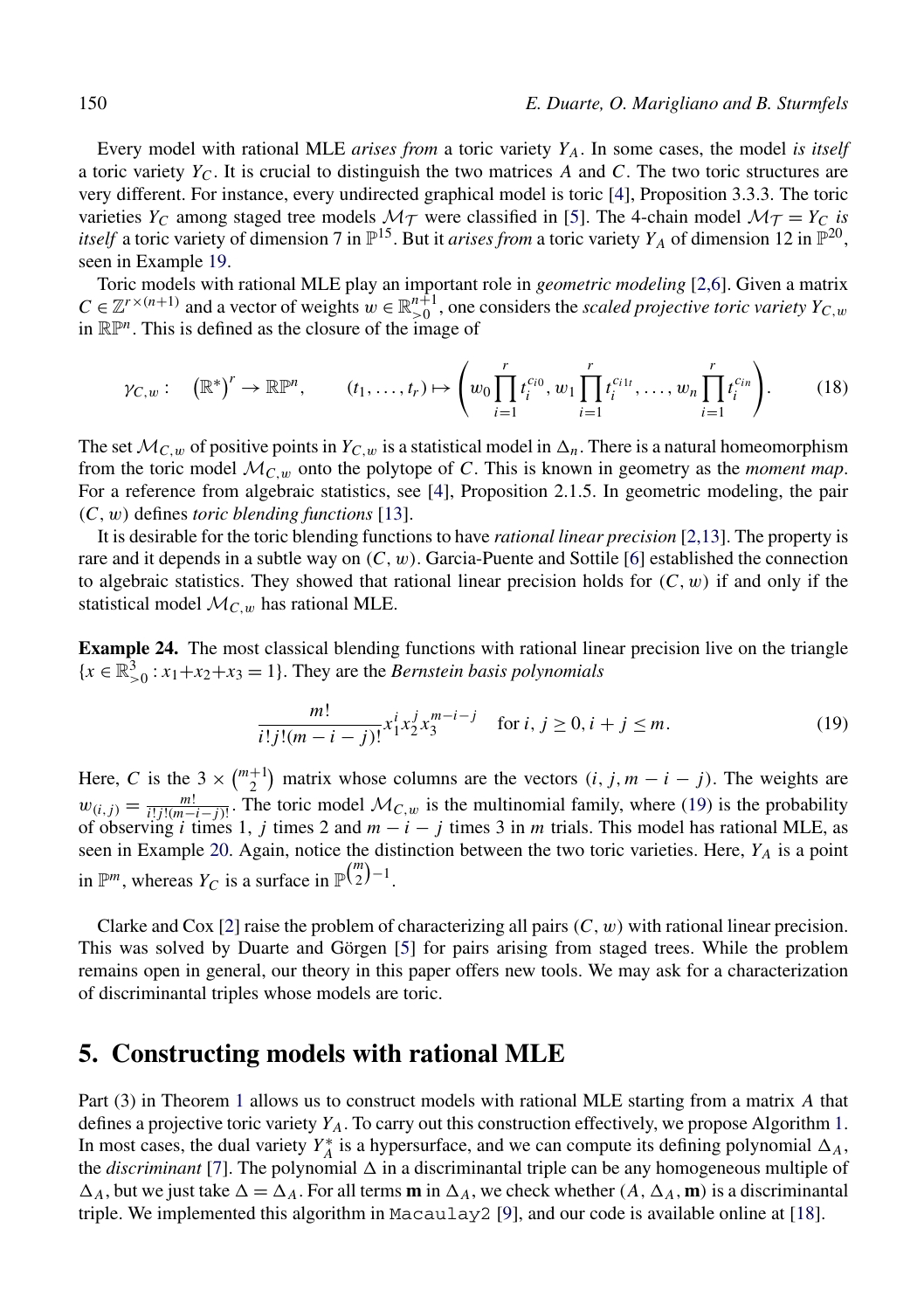<span id="page-16-0"></span>**Algorithm 1:** From toric varieties to statistical models

**Input** : An integer matrix *A* of size  $r \times m$  with  $(1, \ldots, 1)$  in its row span **Output**: An integer *n* and a collection of statistical models  $\mathcal{M}^{(\ell)} = (\Phi^{(\ell)}, I^{(\ell)})$ , where  $\Phi^{(\ell)}: \mathbb{R}^{n+1} \to \mathbb{R}^{n+1}$  is a rational MLE for  $\mathcal{M}^{(\ell)}$ , and  $I^{(\ell)} \subset \mathbb{R}[p_0, \ldots, p_n]$  is the defining prime ideal of  $\mathcal{M}^{(\ell)}$ . **1** Compute the *A*-discriminant  $\Delta_A \in \mathbb{Z}[x_1, \ldots, x_m];$ **2** *n* ← # terms( $\Delta$ *A*) − 2;  $3 \text{ models} \leftarrow \{\}$ ; **4 for**  $0 \le \ell \le n + 1$  **do**  $\mathbf{m} \leftarrow \text{terms}(\Delta_A)_{\ell};$ **6**  $q \leftarrow 1 - \Delta_A / \mathbf{m}$ ; **7 for**  $0 \leq j \leq n$  **do 8**  $\lambda_i \leftarrow$  coefficients $(q)_i$ ; **9**  $h_j \leftarrow$  exponent\_vectors $(q)_j$ ; 10  $\phi_j^{(\ell)} \leftarrow (u \mapsto \lambda_j \prod_{i=1}^m (\sum_{k=0}^n h_{ik} u_k)^{h_{ij}});$ **11 end** 12  $H \leftarrow (h_{ij});$ **13** Choose any positive vector *v* in  $\mathbb{R}^{n+1}_{>0}$ ; **14 if**  $\Phi_j^{(\ell)}(v) > 0$  *for*  $j = 0, 1, ..., n$  **then** 15 Compute the ideal  $I^{(\ell)}$  of the image of  $\Phi^{(\ell)}$ ; **16** models ← models ∪  $\{(\Phi^{(\ell)}, I^{(\ell)})\}$ ; **17 end 18 end <sup>19</sup>** *return* models;

Lines 1 and 15 of Algorithm 1 are computations with Gröbner bases. Executing Line 15 can be very slow. It may be omitted if one is satisfied with obtaining the parametric description and MLE  $\Phi^{(\ell)}$  of the model  $\mathcal{M}_{\ell}$ . For the check in Line 14, we rely on Proposition [22](#page-14-0) for correctness. A check based on the criterion in Proposition [23](#page-14-0) is also possible.

**Example 25** ( $r = 2$ ,  $m = 4$ ). For distinct integers  $\alpha$ ,  $\beta$ ,  $\gamma > 0$  with gcd( $\alpha$ ,  $\beta$ ,  $\gamma$ ) = 1 let

$$
A_{\alpha,\beta,\gamma} = \begin{pmatrix} 1 & 1 & 1 & 1 \\ 0 & \alpha & \beta & \gamma \end{pmatrix}.
$$

We ran Algorithm 1 for all 613 such matrices with  $0 < \alpha < \beta < \gamma \leq 17$ . Line 1 computes the discriminant  $\Delta_A$  of the univariate polynomial  $f(t) = x_1 + x_2t^{\alpha} + x_3t^{\beta} + x_4t^{\gamma}$ . The number  $n + 2$  of terms of these discriminants equals 7927*/*613 = 12*.*93 on average. Thus a total of 7927 candidate triples  $(A, \Delta_A, \mathbf{m})$  were tested in Lines 12 to 21. Precisely, 123 of these were found to be discriminantal triples. This is a fraction of 1.55%. Hence, only 1.55% of the resulting complex varieties permitted by [\[10\]](#page-18-0) are actually statistical models.

Here is a typical model that was discovered. Take  $\alpha = 1$ ,  $\beta = 4$ ,  $\gamma = 7$ . The discriminant

$$
\Delta_A = 729x_2^4x_3^6 - 6912x_1^3x_3^7 - 8748x_2^5x_3^4x_4 + 84672x_1^3x_2x_3^5x_4 + 34992x_2^6x_3^2x_4^2
$$
  

$$
- 351918x_1^3x_2^2x_3^3x_4^2 - 46656x_2^7x_4^3 + 518616x_1^3x_2^3x_3x_4^3 - 823543x_1^6x_4^4
$$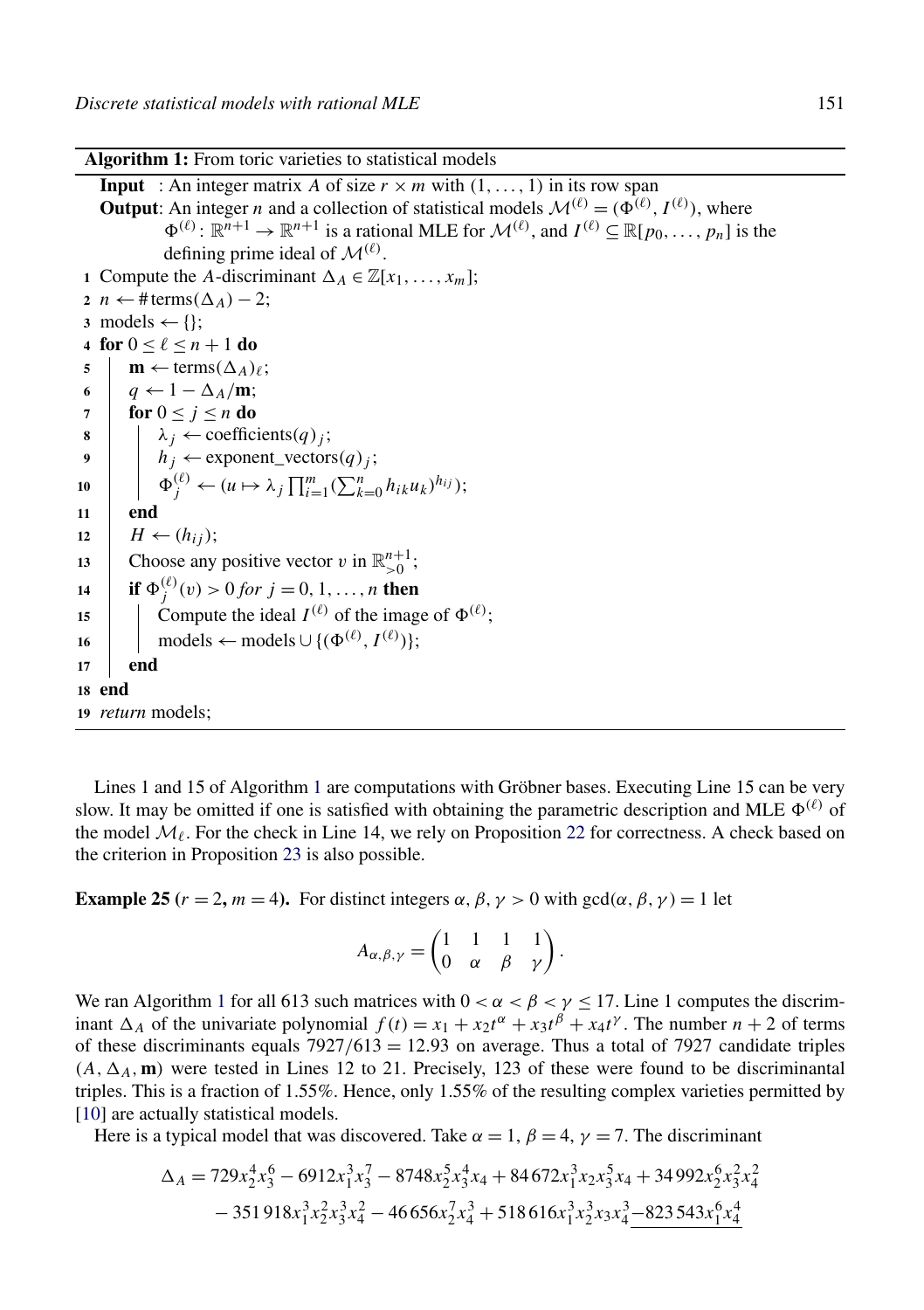has 9 terms, so  $n = 7$ . The term **m** is underlined. The associated model is a curve of degree ten in  $\Delta_7$ . Its prime ideal  $I^{(\ell)}$  is generated by 18 quadrics. Among them are 15 binomials that define a toric surface of degree six:  $49p_1p_2 - 48p_0p_3$ ,  $3p_0p_4 - p_2^2$ , ...,  $361p_3p_7 - 128p_5^2$ . Inside that surface, our curve is cut out by three quadrics, like  $26\,068\,p_2^2 + 73\,728\,p_0p_5 + 703\,836\,p_0p_6 + 234\,612\,p_2p_6 + 78\,204\,p_4p_6 +$  $612864p_0p_7 + 212268p_2p_7 + 78204p_4p_7 - 8379p_7^2$ 

**Example 26** ( $r = 3$ ,  $m = 6$ ). For any positive integers  $\alpha$ ,  $\beta$ ,  $\gamma$ ,  $\varepsilon$ , we consider the matrix

$$
A = \begin{pmatrix} 0 & \alpha & \beta & 0 & \gamma & \varepsilon \\ 0 & 0 & 0 & 1 & 1 & 1 \\ 1 & 1 & 1 & 1 & 1 & 1 \end{pmatrix}.
$$

The discriminant  $\Delta_A$  is the *resultant* of two trinomials  $x_1 + x_2t^{\alpha} + x_3t^{\beta}$  and  $x_4 + x_5t^{\gamma} + x_6t^{\epsilon}$ . We ran Algorithm [1](#page-16-0) for all 138 such matrices with  $0 < \alpha < \beta < 17$ ,  $0 < \gamma < \epsilon < 17$ ,  $\gcd(\alpha, \beta) = \gcd(\gamma, \epsilon) =$ 1. The number  $n + 2$  of terms of these discriminants equals  $2665/138 = 19.31$  on average. Thus a total of 2665 candidate triples  $(A, \Delta_A, \mathbf{m})$  were tested in Line 13. Precisely, 93 of these are discriminantal triples. This is only 3.49%.

We now shift gears by looking at polynomials  $\Delta$  that are multiples of the  $A$ -discriminant.

**Example [2](#page-2-0)7**  $(r = 1, m = 4)$ . We saw in Examples 2 and [20](#page-11-0) that interesting models arise from the matrix  $A = (1 \ 1 \ \cdots \ 1)$  whose toric variety is just a point. Any homogeneous multiple  $\Delta$  of the linear form  $\Delta_A = x_1 + x_2 + \cdots + x_m$  can be the input in Line 1 of Algorithm [1.](#page-16-0) Here, taking  $\Delta = \Delta_A$  results in the model given by the full simplex  $\Delta_{m-2}$ .

Let  $m = 4$  and abbreviate  $x^a = x_1^{a_1} x_2^{a_2} x_3^{a_3} x_4^{a_4}$  and  $|a| = a_1 + a_2 + a_3 + a_4$  for  $a \in \mathbb{N}^4$ . We conducted experiments with two families of multiples. The first uses binomial multipliers:

$$
\Delta = (x^a + x^b) \Delta_A \quad \text{or} \quad \Delta = (x^a - x^b) \Delta_A,
$$

where  $|a| = |b| \in \{1, 2, ..., 8\}$  and  $gcd(x^a, x^b) = 1$ . This gives 1028 polynomials  $\Delta$ . The numbers of polynomials of degree 2, 3, 4, 5, 6, 7, 8, 9 is 6, 21, 46, 81, 126, 181, 246, 321. For the second family, we use the trinomial multiples

$$
\Delta = (x^a + x^b + x^c) \Delta_A \quad \text{or} \quad \Delta = (x^a + x^b - x^c) \Delta_A,
$$

where  $|a|=|b|=|c|\in\{1,2,3\}$  and  $gcd(x^a, x^b, x^c)=1$ . Each list contains 4 quadrics, 104 cubics and 684 quartics. We report our findings in Table 1.

All 12 Horn pairs in the first family represent the same model, up to permuting coordinates. All are coming from the six quadrics of the family. The model is the surface in  $\Delta_4$  defined by the  $2 \times 2$  minors

**Table 1.** Horn pairs from families of multiples of  $\Delta_A = x_1 + \cdots + x_m$ 

| Family                       | Pairs $(\Delta, \mathbf{m})$ | Horn pairs | Percentage |
|------------------------------|------------------------------|------------|------------|
| $(x^a - x^b) \Delta_A$       | 8212                         | 12         | 0.15%      |
| $(x^a + x^b) \Delta_A$       | 8218                         | $\theta$   | $0\%$      |
| $(x^a + x^b - x^c) \Delta_A$ | 8678                         | 8          | 0.01%      |
| $(x^a + x^b + x^c) \Delta_A$ | 8968                         | $_{0}$     | $0\%$      |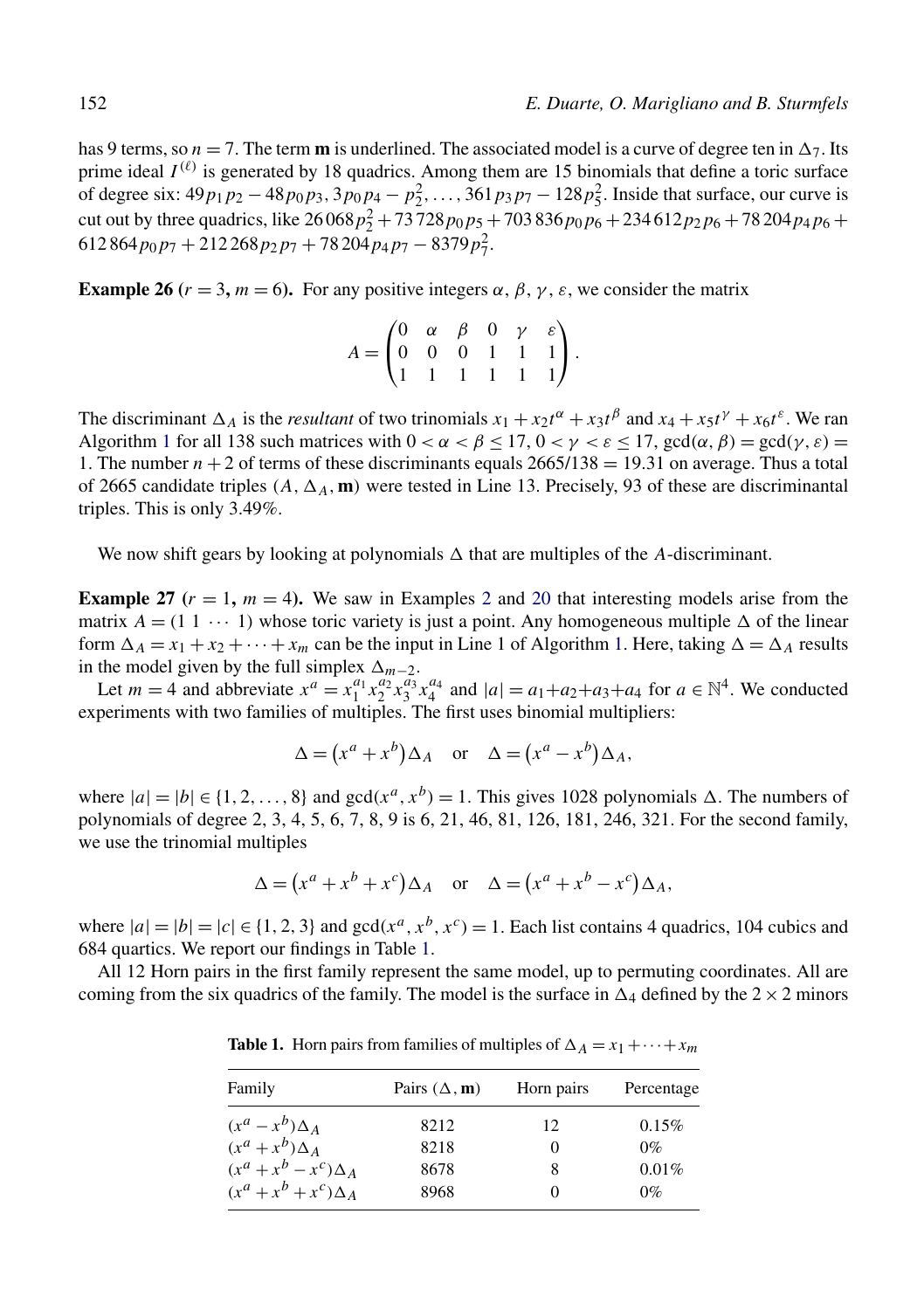<span id="page-18-0"></span>of the matrix  $\begin{pmatrix} p_0 & p_1 & p_2 \\ p_0 + p_1 + p_2 & p_3 & p_4 \end{pmatrix}$ . This is a staged tree model similar to Example [2,](#page-2-0) but now with three choices at each blue node instead of two. The eight Horn pairs in the third family represent two distinct models. Four of the eight Horn pairs represent a surface in  $\Delta_5$  and the rest represent a surface in  $\Delta_6$ .

Our construction of models with rational MLE starts with families where *r* and *m* are fixed. However, as the entries of the matrix *A* go up, the number  $n + 1$  of states increases. This suggests the possibility of listing all models for fixed values of *n*. Is this list finite?

**Problem.** Suppose that *n* is fixed. Are there only finitely many models with rational MLE in the simplex  $\Delta_n$ ? Can we find absolute bounds, depending only on *n*, for the dimension, degree and number of ideal generators of the associated varieties in P*n*?

Algorithm [1](#page-16-0) is a tool for studying these questions experimentally. At present, we do not have any clear answers, even for  $n = 3$ , where the models are curves in a triangle.

# **Acknowledgments**

The first author was supported by the Deutsche Forschungsgemeinschaft DFG under grant 314838170, GRK 2297 MathCoRe.

Eliana Duarte: Partial affiliation with Max-Planck-Institut für Mathematik in den Naturwissenschaften, Leipzig. Bernd Sturmfels: Partial affiliation with University of California, Berkeley.

### **References**

- [1] Ay, N., Jost, J., Lê, H.V. and Schwachhöfer, L. (2017). *Information Geometry*. Cham: Springer. [MR3701408](http://www.ams.org/mathscinet-getitem?mr=3701408) <https://doi.org/10.1007/978-3-319-56478-4>
- [2] Clarke, P. and Cox, D.A. (2020). Moment maps, strict linear precision, and maximum likelihood degree one. *Adv*. *Math*. **370** 107233. [MR4103774](http://www.ams.org/mathscinet-getitem?mr=4103774)<https://doi.org/10.1016/j.aim.2020.107233>
- [3] Collazo, R.A., Görgen, C. and Smith, J.Q. (2018). *Chain Event Graphs*. *Chapman & Hall/CRC Computer Science and Data Analysis Series*. Boca Raton, FL: CRC Press. [MR3752634](http://www.ams.org/mathscinet-getitem?mr=3752634)
- [4] Drton, M., Sturmfels, B. and Sullivant, S. (2009). *Lectures on Algebraic Statistics*. *Oberwolfach Seminars* **39**. Basel: Birkhäuser. [MR2723140](http://www.ams.org/mathscinet-getitem?mr=2723140)<https://doi.org/10.1007/978-3-7643-8905-5>
- [5] Duarte, E. and Görgen, C. (2020). Equations defining probability tree models. *J*. *Symbolic Comput*. **99** 127– 146. [MR4051945](http://www.ams.org/mathscinet-getitem?mr=4051945)<https://doi.org/10.1016/j.jsc.2019.04.001>
- [6] Garcia-Puente, L.D. and Sottile, F. (2010). Linear precision for parametric patches. *Adv*. *Comput*. *Math*. **33** 191–214. [MR2659586](http://www.ams.org/mathscinet-getitem?mr=2659586)<https://doi.org/10.1007/s10444-009-9126-7>
- [7] Gelfand, I.M., Kapranov, M.M. and Zelevinsky, A.V. (1994). *Discriminants*, *Resultants*, *and Multidimensional Determinants*. *Mathematics*: *Theory & Applications*. Boston, MA: Birkhäuser, Inc. [MR1264417](http://www.ams.org/mathscinet-getitem?mr=1264417) <https://doi.org/10.1007/978-0-8176-4771-1>
- [8] Görgen, C. and Smith, J.Q. (2018). Equivalence classes of staged trees. *Bernoulli* **24** 2676–2692. [MR3779698](http://www.ams.org/mathscinet-getitem?mr=3779698)<https://doi.org/10.3150/17-BEJ940>
- [9] Grayson, D. and Stillman, M. Macaulay2, a software system for research in algebraic geometry. Available at [http://www.math.uiuc.edu/Macaulay2/.](http://www.math.uiuc.edu/Macaulay2/)
- [10] Huh, J. (2014). Varieties with maximum likelihood degree one. *J*. *Algebr*. *Stat*. **5** 1–17. [MR3279951](http://www.ams.org/mathscinet-getitem?mr=3279951) <https://doi.org/10.18409/jas.v5i1.22>
- [11] Huh, J. and Sturmfels, B. (2014). Likelihood geometry. In *Combinatorial Algebraic Geometry*. *Lecture Notes in Math*. **2108** 63–117. Cham: Springer. [MR3329087](http://www.ams.org/mathscinet-getitem?mr=3329087) [https://doi.org/10.1007/978-3-319-04870-3\\_3](https://doi.org/10.1007/978-3-319-04870-3_3)
- [12] Kapranov, M.M. (1991). A characterization of *A*-discriminantal hypersurfaces in terms of the logarithmic Gauss map. *Math*. *Ann*. **290** 277–285. [MR1109634](http://www.ams.org/mathscinet-getitem?mr=1109634)<https://doi.org/10.1007/BF01459245>